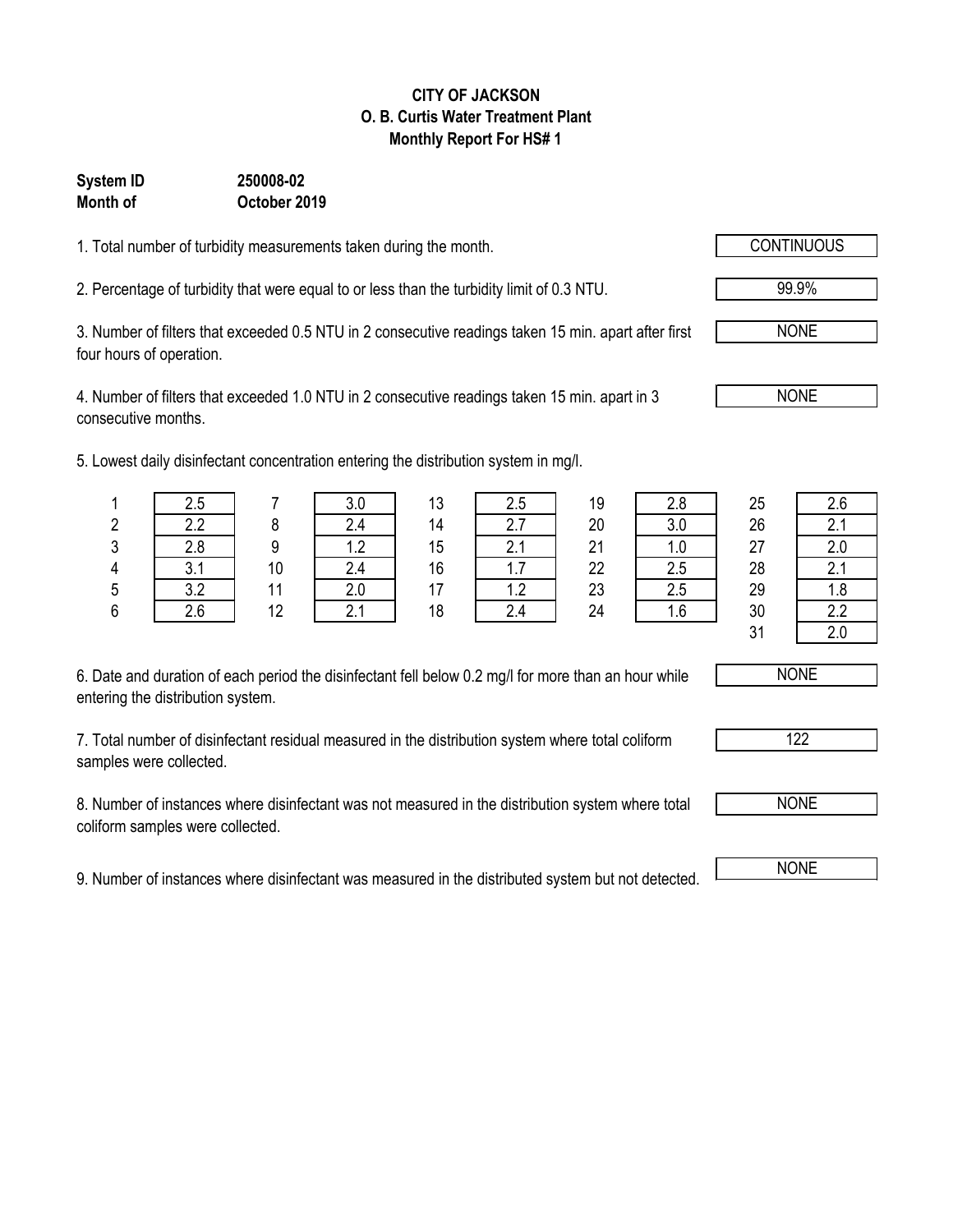### **O. B. Curtis Surface Water Treatment Plant City Of Jackson, MS Turbidity Compliance Report**

# **System ID 250008-02**

|                 | <b>TURBIDITIES (NTU)</b> |                |                |  |  |  |  |
|-----------------|--------------------------|----------------|----------------|--|--|--|--|
| Oct 2019        | <b>RAW</b>               | <b>SETTLED</b> | <b>FILTERS</b> |  |  |  |  |
| 1               | 7.4                      | 0.46           | 0.17           |  |  |  |  |
| $\overline{2}$  | 6.6                      | 0.41           | 0.08           |  |  |  |  |
| 3               | 11.8                     | 0.43           | 0.13           |  |  |  |  |
| $\overline{4}$  | 7.0                      | 0.32           | 0.16           |  |  |  |  |
| 5               | 5.6                      | 0.44           | 0.13           |  |  |  |  |
| 6               | 5.6                      | 0.32           | 0.12           |  |  |  |  |
| 7               | 5.5                      | 0.32           | 0.08           |  |  |  |  |
| 8               | 5.8                      | 0.38           | 0.24           |  |  |  |  |
| 9               | 6.8                      | 0.45           | 0.16           |  |  |  |  |
| 10              | 8.3                      | 0.51           | 0.06           |  |  |  |  |
| 11              | 7.9                      | 0.40           | 0.06           |  |  |  |  |
| 12              | 8.1                      | 0.39           | 0.17           |  |  |  |  |
| 13              | 7.9                      | 0.42           | 0.07           |  |  |  |  |
| $\overline{14}$ | 8.4                      | 0.40           | 0.06           |  |  |  |  |
| 15              | 7.6                      | 0.53           | 0.30           |  |  |  |  |
| 16              | 9.2                      | 0.54           | 0.13           |  |  |  |  |
| 17              | 8.3                      | 0.50           | 0.27           |  |  |  |  |
| 18              | 6.0                      | 0.32           | 0.13           |  |  |  |  |
| 19              | 5.8                      | 0.25           | 0.07           |  |  |  |  |
| 20              | 5.8                      | 0.30           | 0.06           |  |  |  |  |
| 21              | 6.6                      | 0.52           | 0.06           |  |  |  |  |
| 22              | 6.8                      | 0.51           | 0.06           |  |  |  |  |
| 23              | 8.8                      | 0.53           | 0.06           |  |  |  |  |
| 24              | 7.7                      | 0.48           | 0.20           |  |  |  |  |
| 25              | 7.3                      | 0.58           | 0.29           |  |  |  |  |
| 26              | 8.8                      | 0.52           | 0.13           |  |  |  |  |
| 27              | 7.1                      | 0.56           | 0.06           |  |  |  |  |
| 28              | 8.8                      | 0.56           | 0.32           |  |  |  |  |
| 29              | 8.4                      | 0.54           | 0.26           |  |  |  |  |
| 30              | 6.6                      | 0.62           | 0.06           |  |  |  |  |
| 31              | 18.4                     | 0.70           | 0.05           |  |  |  |  |
| <b>MIN</b>      | 5.5                      | 0.25           | 0.05           |  |  |  |  |
| <b>MAX</b>      | 18.4                     | 0.70           | 0.32           |  |  |  |  |
| AVG             | 7.8                      | 0.46           | 0.08           |  |  |  |  |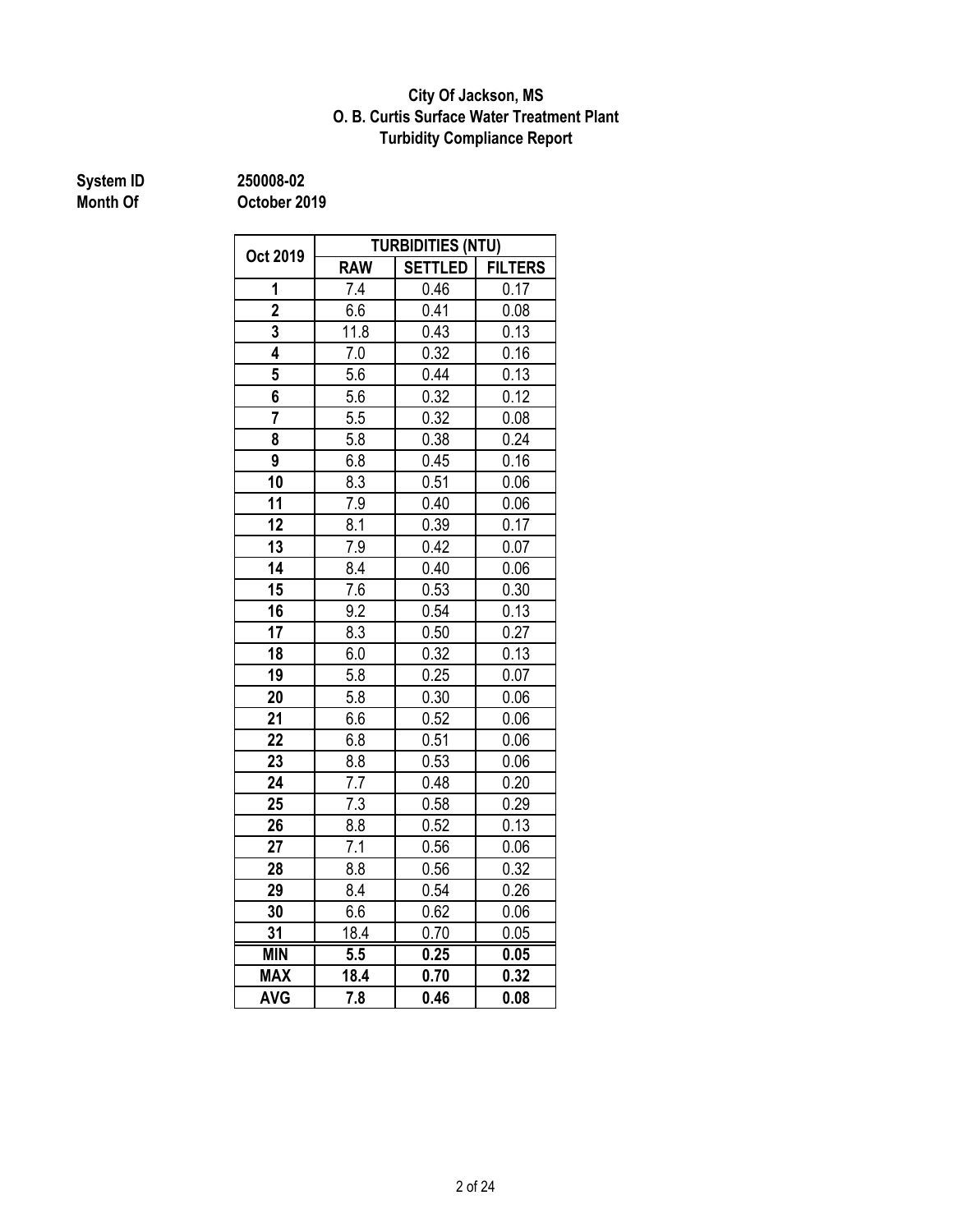### **City Of Jackson, MS O. B. Curtis Surface Water Treatment Plant Turbidity Compliance**

# **System ID 250008-02**

|                         | <b>TIME</b> |         |         |          |         |         |  |  |  |
|-------------------------|-------------|---------|---------|----------|---------|---------|--|--|--|
| Oct 2019                | 12:00 AM    | 4:00 AM | 8:00 AM | 12:00 PM | 4:00 PM | 8:00 PM |  |  |  |
| 1                       | 0.17        | 0.12    | 0.05    | 0.06     | 0.06    | 0.06    |  |  |  |
| $\overline{2}$          | 0.06        | 0.06    | 0.06    | 0.07     | 0.08    | 0.07    |  |  |  |
| 3                       | 0.06        | 0.08    | 0.11    | 0.1      | 0.13    | 0.09    |  |  |  |
| $\overline{4}$          | 0.09        | 0.15    | 0.09    | 0.16     | 0.09    | 0.09    |  |  |  |
| 5                       | 0.09        | 0.13    | 0.1     | 0.1      | 0.09    | 0.09    |  |  |  |
| $\overline{\mathbf{6}}$ | 0.09        | 0.12    | 0.09    | 0.09     | 0.09    | 0.08    |  |  |  |
| $\overline{7}$          | 0.08        | 0.08    | 0.07    | 0.07     | 0.07    | 0.07    |  |  |  |
| 8                       | 0.24        | 0.23    | 0.07    | 0.06     | 0.06    | 0.06    |  |  |  |
| 9                       | 0.16        | 0.16    | 0.06    | 0.06     | 0.06    | 0.06    |  |  |  |
| 10                      | 0.06        | 0.06    | 0.06    | 0.06     | 0.06    | 0.06    |  |  |  |
| 11                      | 0.06        | 0.06    | 0.06    | 0.06     | 0.06    | 0.06    |  |  |  |
| 12                      | 0.06        | 0.17    | 0.06    | 0.06     | 0.06    | 0.06    |  |  |  |
| 13                      | 0.07        | 0.06    | 0.06    | 0.06     | 0.06    | 0.06    |  |  |  |
| 14                      | 0.06        | 0.06    | 0.06    | 0.06     | 0.06    | 0.06    |  |  |  |
| 15                      | 0.06        | 0.06    | 0.06    | 0.06     | 0.06    | 0.3     |  |  |  |
| 16                      | 0.13        | 0.06    | 0.07    | 0.05     | 0.05    | 0.05    |  |  |  |
| 17                      | 0.05        | 0.19    | 0.23    | 0.27     | 0.13    | 0.05    |  |  |  |
| 18                      | 0.05        | 0.12    | 0.07    | 0.05     | 0.06    | 0.13    |  |  |  |
| 19                      | 0.06        | 0.05    | 0.05    | 0.07     | 0.06    | 0.06    |  |  |  |
| 20                      | 0.06        | 0.05    | 0.06    | 0.06     | 0.06    | 0.06    |  |  |  |
| 21                      | 0.06        | 0.06    | 0.06    | 0.06     | 0.06    | 0.06    |  |  |  |
| 22                      | 0.06        | 0.06    | 0.06    | 0.06     | 0.06    | 0.06    |  |  |  |
| 23                      | 0.06        | 0.06    | 0.06    | 0.06     | 0.06    | 0.06    |  |  |  |
| 24                      | 0.06        | 0.14    | 0.07    | 0.06     | 0.2     | 0.2     |  |  |  |
| 25                      | 0.06        | 0.29    | 0.06    | 0.06     | 0.06    | 0.06    |  |  |  |
| 26                      | 0.13        | 0.12    | 0.07    | 0.06     | 0.06    | 0.06    |  |  |  |
| 27                      | 0.06        | 0.06    | 0.06    | 0.06     | 0.06    | 0.06    |  |  |  |
| 28                      | 0.05        | 0.06    | 0.32    | 0.06     | 0.11    | 0.21    |  |  |  |
| 29                      | 0.21        | 0.26    | 0.07    | 0.22     | 0.05    | 0.05    |  |  |  |
| 30                      | 0.05        | 0.05    | 0.05    | 0.06     | 0.05    | 0.05    |  |  |  |
| 31                      | 0.05        | 0.05    | 0.05    | 0.05     | 0.05    | 0.05    |  |  |  |
| <b>MIN</b>              | 0.05        | 0.05    | 0.05    | 0.05     | 0.05    | 0.05    |  |  |  |
| <b>MAX</b>              | 0.24        | 0.29    | 0.32    | 0.27     | 0.20    | 0.30    |  |  |  |
| <b>AVG</b>              | 0.08        | 0.11    | 0.08    | 0.08     | 0.07    | 0.08    |  |  |  |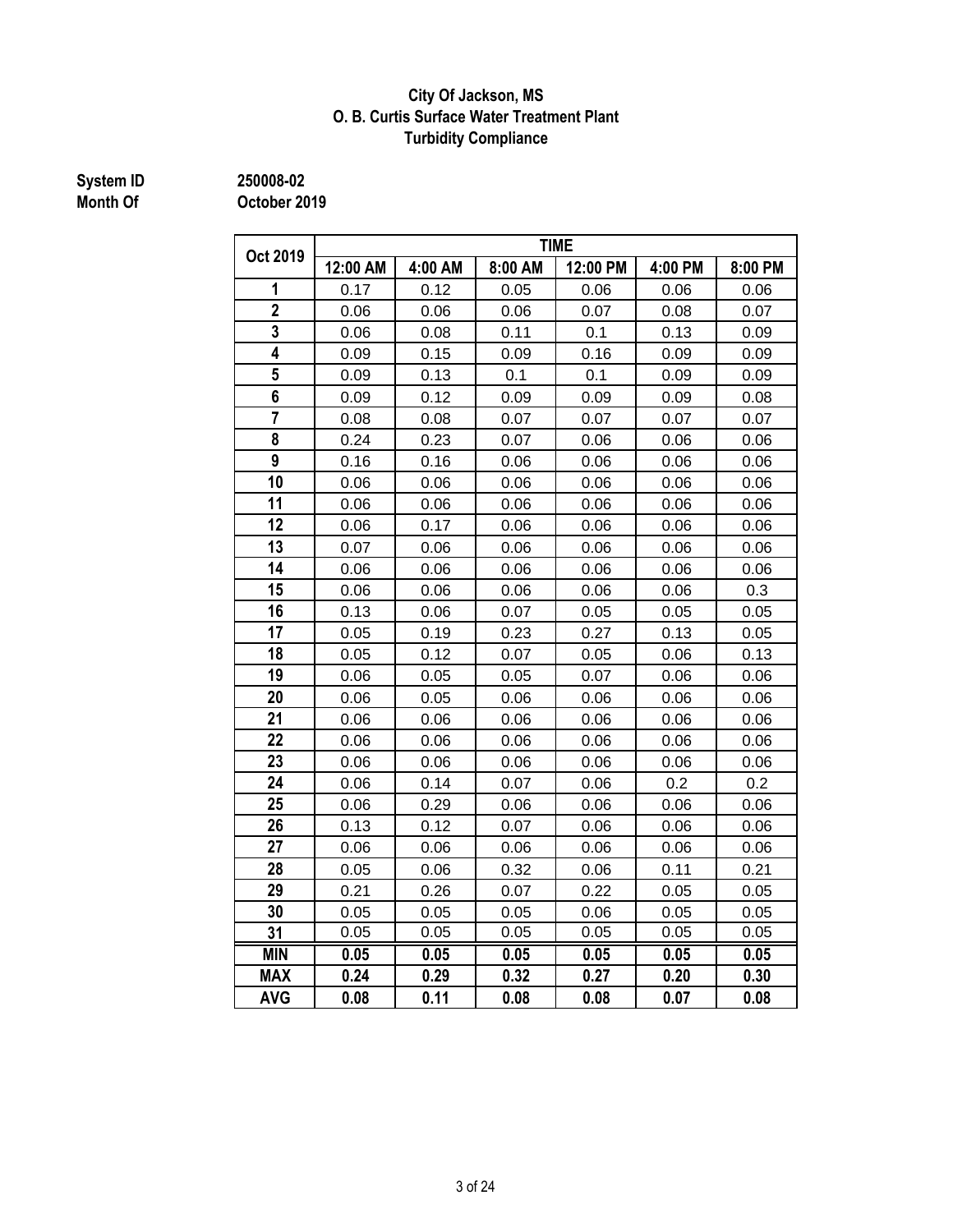### **Disinfectant Compliance City Of Jackson, MS O. B. Curtis Surface Water Treatment Plant**

# **System ID 250008-02**

|                | <b>TIME</b> |                  |                  |                  |                  |                  |  |  |  |
|----------------|-------------|------------------|------------------|------------------|------------------|------------------|--|--|--|
| Oct 2019       | 12:00 AM    | 4:00 AM          | 8:00 AM          | 12:00 PM         | 4:00 PM          | 8:00 PM          |  |  |  |
| 1              | 2.8         | 2.7              | 2.7              | 2.5              | 2.7              | 3.5              |  |  |  |
| $\overline{2}$ | 2.3         | 2.4              | 2.2              | 2.2              | 2.5              | 2.5              |  |  |  |
| 3              | 2.8         | 3.4              | 2.8              | 3.5              | 3.6              | 3.2              |  |  |  |
| $\overline{4}$ | 3.1         | $\overline{3.3}$ | $\overline{3.2}$ | $\overline{3.3}$ | $\overline{3.2}$ | 3.4              |  |  |  |
| $\overline{5}$ | 3.5         | 3.4              | 3.5              | 3.2              | 3.3              | 3.4              |  |  |  |
| 6              | 2.6         | 3.2              | 2.8              | 3.2              | 3.4              | 3.3              |  |  |  |
| 7              | 3.1         | 3.2              | 3.7              | 3.3              | 3.2              | 3.0              |  |  |  |
| 8              | 2.9         | 2.9              | 3.1              | 2.8              | 2.8              | 2.4              |  |  |  |
| 9              | 2.0         | 1.7              | 1.5              | 1.3              | 1.2              | 2.1              |  |  |  |
| 10             | 2.9         | 2.4              | 3.1              | 3.3              | 3.2              | 3.2              |  |  |  |
| 11             | 2.9         | 2.5              | 2.0              | 2.1              | 2.8              | 2.8              |  |  |  |
| 12             | 2.1         | 2,8              | 2.9              | 2.7              | 2.9              | 2.4              |  |  |  |
| 13             | 2.5         | 2.9              | 3.0              | 3.3              | 2.9              | 3.1              |  |  |  |
| 14             | 3.0         | 2.9              | $\overline{3.3}$ | $\overline{3.3}$ | 3.0              | $\overline{2.7}$ |  |  |  |
| 15             | 2.1         | 2.3              | 3.0              | 3.3              | 3.4              | 3.0              |  |  |  |
| 16             | 2.7         | 3.0              | 2.0              | 1.7              | 2.1              | 1.8              |  |  |  |
| 17             | 1.2         | 1.7              | 1.8              | 2.7              | 2.2              | 3.3              |  |  |  |
| 18             | 3.1         | 3.0              | 3.0              | 2.4              | 3.0              | 3.5              |  |  |  |
| 19             | 3.2         | 3.0              | 2.8              | 3.0              | 3.6              | 3.6              |  |  |  |
| 20             | 4.3         | 4.9              | 3.0              | 3.6              | 3.6              | 3.5              |  |  |  |
| 21             | 3.5         | 2.8              | 2.8              | 1.0              | 2.2              | 2.4              |  |  |  |
| 22             | 2.5         | 2.7              | 2.8              | 2.9              | 3.2              | 3.3              |  |  |  |
| 23             | 3.2         | 3.1              | 2.6              | 2.6              | 2.5              | 3.5              |  |  |  |
| 24             | 3.2         | 3.0              | 3.3              | 3.1              | 1.6              | 2.4              |  |  |  |
| 25             | 2.8         | 2.6              | 2.7              | 2.7              | 3.1              | 3.4              |  |  |  |
| 26             | 3.0         | 2.9              | 2.6              | 2.2              | 2.4              | 2.1              |  |  |  |
| 27             | 2.3         | 2.2              | 2.3              | 2.0              | 2.4              | 2.3              |  |  |  |
| 28             | 2.6         | 2.3              | 2.4              | 2.3              | 2.1              | 2.2              |  |  |  |
| 29             | 2.6         | 2.2              | 1.8              | 2.1              | 2.3              | 2.6              |  |  |  |
| 30             | 2.5         | 3.6              | 3.6              | $\overline{3.3}$ | 2.7              | $\overline{2.2}$ |  |  |  |
| 31             | 2.0         | 2.0              | 2.0              | 2.0              | 2.2              | 2.2              |  |  |  |
| <b>MIN</b>     | 1.2         | 1.7              | 1.5              | 1.0              | 1.2              | 1.8              |  |  |  |
| <b>MAX</b>     | 4.3         | 4.9              | 3.7              | 3.6              | 3.6              | 3.6              |  |  |  |
| <b>AVG</b>     | 2.7         | 2.8              | 2.7              | 2.7              | 2.7              | 2.9              |  |  |  |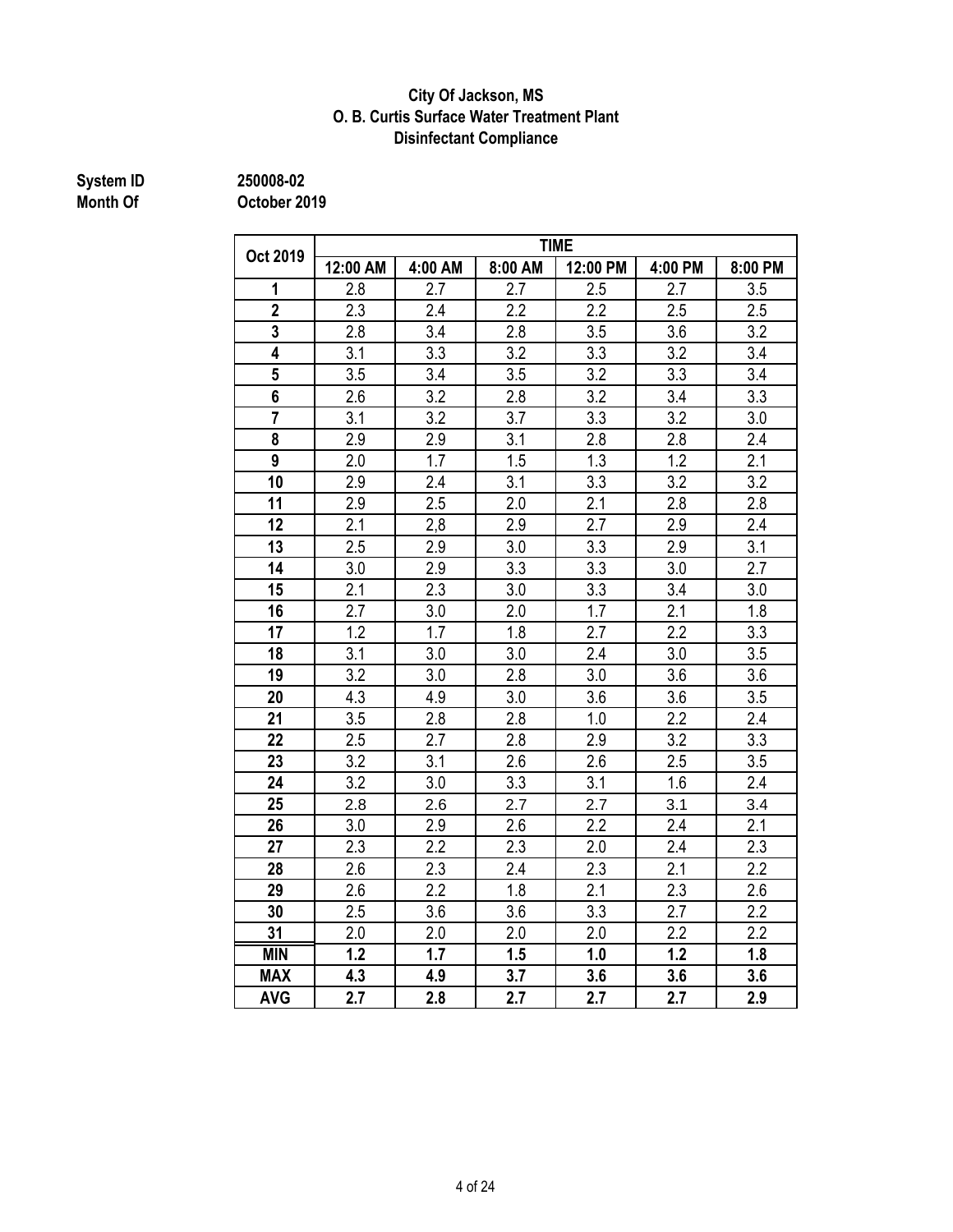### 5 of 24

#### **CITY OF JACKSON O. B. Curtis Water Treatment Plant Monthly Report For HS# 2**

### **Month of October 2019 System ID 250008-02**

1. Total number of turbidity measurements taken during the month.

2. Percentage of turbidity that were equal to or less than the turbidity limit of 0.3 NTU. 99.7%

3. Number of filters that exceeded 0.5 NTU in 2 consecutive readings taken 15 min. apart after first four hours of operation.

4. Number of filters that exceeded 1.0 NTU in 2 consecutive readings taken 15 min. apart in 3 consecutive months.

5. Lowest daily disinfectant concentration entering the distribution system in mg/l.

| 6. Date and duration of each period the disinfectant fell below 0.2 mg/l for more than an hour while |  |
|------------------------------------------------------------------------------------------------------|--|
| entering the distribution system.                                                                    |  |

7. Total number of disinfectant residual measured in the distribution system where total coliform samples were collected.

8. Number of instances where disinfectant was not measured in the distribution system where total coliform samples were collected.

9. Number of instances where disinfectant was measured in the distributed system but not detected.

| . . <del>.</del> |     |            |                      |    |                   |          |                |          |          |
|------------------|-----|------------|----------------------|----|-------------------|----------|----------------|----------|----------|
|                  |     |            | 2.3                  | 13 | 2.8               | 19       | 2.6            | 25       | 2.1      |
| 2                | 2.4 |            | 2.4                  | 14 | 2.0               | 20       | 2.6            | 26       | 2.5      |
| 3                | 2.4 |            | 2.6                  | 15 | C.                | 21       | .              | 27       | 2.4      |
| 4                | 2.8 | 10         | $\sim$ $\sim$<br>۷.I | 16 | $\cap$<br>د.∠     | 22       |                | 28       | 2.4      |
| 5                |     |            | 2.6                  | 17 | n n<br>د.∠        | 23       | 2.4            | 29       | 2.5      |
| c                | O E | $\sqrt{2}$ | 0 <sub>0</sub>       | 40 | $\Omega$ $\Gamma$ | $\Omega$ | 4 <sub>7</sub> | $\Omega$ | $\Omega$ |

| n.<br>∠ | 2.4            |    | 2.4 | 14 | 2.0    | 20 | 2.6 | 26                     | 2.5                 |
|---------|----------------|----|-----|----|--------|----|-----|------------------------|---------------------|
| 3       | , .            |    | 2.6 | 15 | $\sim$ | 21 | . . | 27                     | 24                  |
| 4       | 2.8            | 10 | 2.7 | 16 | 2.3    | 22 | 2.0 | 28                     | 24<br>2.T           |
| 5       | 27<br><u>.</u> | 44 | 2.6 | 17 | 2.3    | 23 | 2.4 | 29                     | 2.5                 |
| 6       | 2.5            | 12 | 2.8 | 18 | 2.5    | 24 | .   | 30                     | $\Omega$<br><u></u> |
|         |                |    |     |    |        |    |     | 2 <sub>1</sub><br>ັບ I | $\sim$ $\sim$       |



NONE

NONE

NONE



122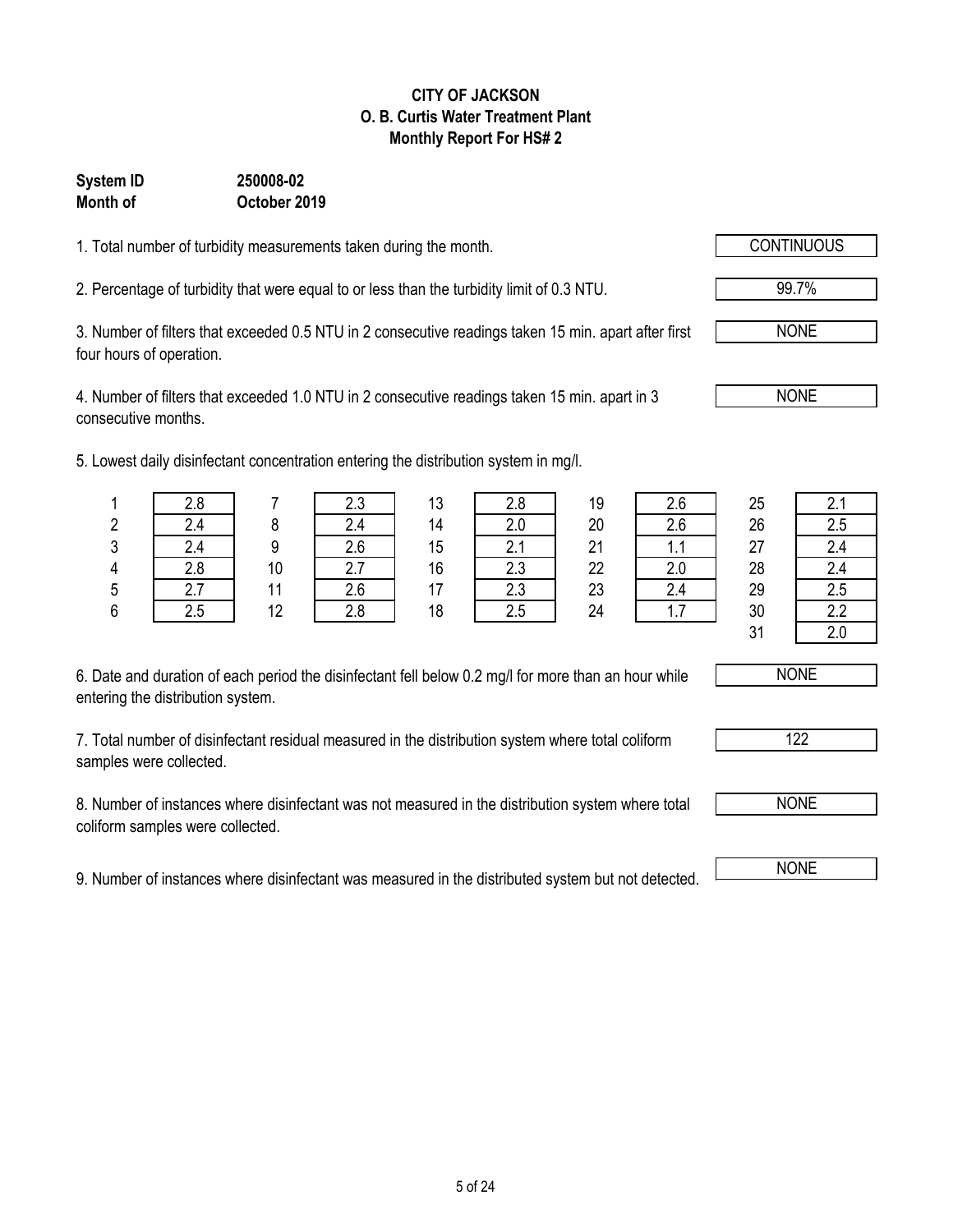### **O. B. Curtis Surface Water Treatment Plant City Of Jackson, MS Turbidity Compliance Report**

| System ID       | 250008-02    |  |  |
|-----------------|--------------|--|--|
| <b>Month Of</b> | October 2019 |  |  |

**System ID 250008-02**

|                 | <b>TURBIDITIES (NTU)</b> |                   |  |  |  |
|-----------------|--------------------------|-------------------|--|--|--|
| Oct 2019        | <b>RAW</b>               | <b>FINISHED</b>   |  |  |  |
| 1               | $\overline{7.4}$         | 0.15              |  |  |  |
| $\overline{2}$  | 6.6                      | 0.23              |  |  |  |
| $\overline{3}$  | 11.8                     | $0.\overline{14}$ |  |  |  |
| 4               | $7.0$                    | 0.11              |  |  |  |
| 5               | 5.6                      | 0.09              |  |  |  |
| 6               | 5.6                      | 0.10              |  |  |  |
| $\overline{7}$  | 5.5                      | 0.22              |  |  |  |
| 8               | 5.8                      | 0.13              |  |  |  |
| 9               | 6.8                      | 0.13              |  |  |  |
| 10              | 8.3                      | 0.22              |  |  |  |
| 11              | 7.9                      | 0.28              |  |  |  |
| 12              | 8.1                      | 0.12              |  |  |  |
| 13              | 7.9                      | 0.12              |  |  |  |
| 14              | 8.4                      | 0.14              |  |  |  |
| 15              | 7.6                      | 0.11              |  |  |  |
| 16              | 9.2                      | 0.14              |  |  |  |
| $\overline{17}$ | 8.3                      | 0.09              |  |  |  |
| 18              | 6.0                      | 0.09              |  |  |  |
| 19              | 5.8                      | 0.17              |  |  |  |
| 20              | 5.8                      | 0.12              |  |  |  |
| 21              | 6.6                      | 0.15              |  |  |  |
| 22              | 6.8                      | 0.13              |  |  |  |
| 23              | 8.8                      | 0.16              |  |  |  |
| 24              | 7.7                      | 0.19              |  |  |  |
| 25              | 7.3                      | 0.13              |  |  |  |
| 26              | 8.8                      | 0.23              |  |  |  |
| 27              | 7.1                      | 0.12              |  |  |  |
| 28              | 8.8                      | 0.08              |  |  |  |
| 29              | 8.4                      | 2.53              |  |  |  |
| 30              | 6.6                      | 2:18              |  |  |  |
| 31              | 18.4                     | 2.01              |  |  |  |
| <b>MIN</b>      | 5.5                      | 0.08              |  |  |  |
| <b>MAX</b>      | 18.4                     | 2.53              |  |  |  |
| <b>AVG</b>      | $\overline{7.8}$         | 0.29              |  |  |  |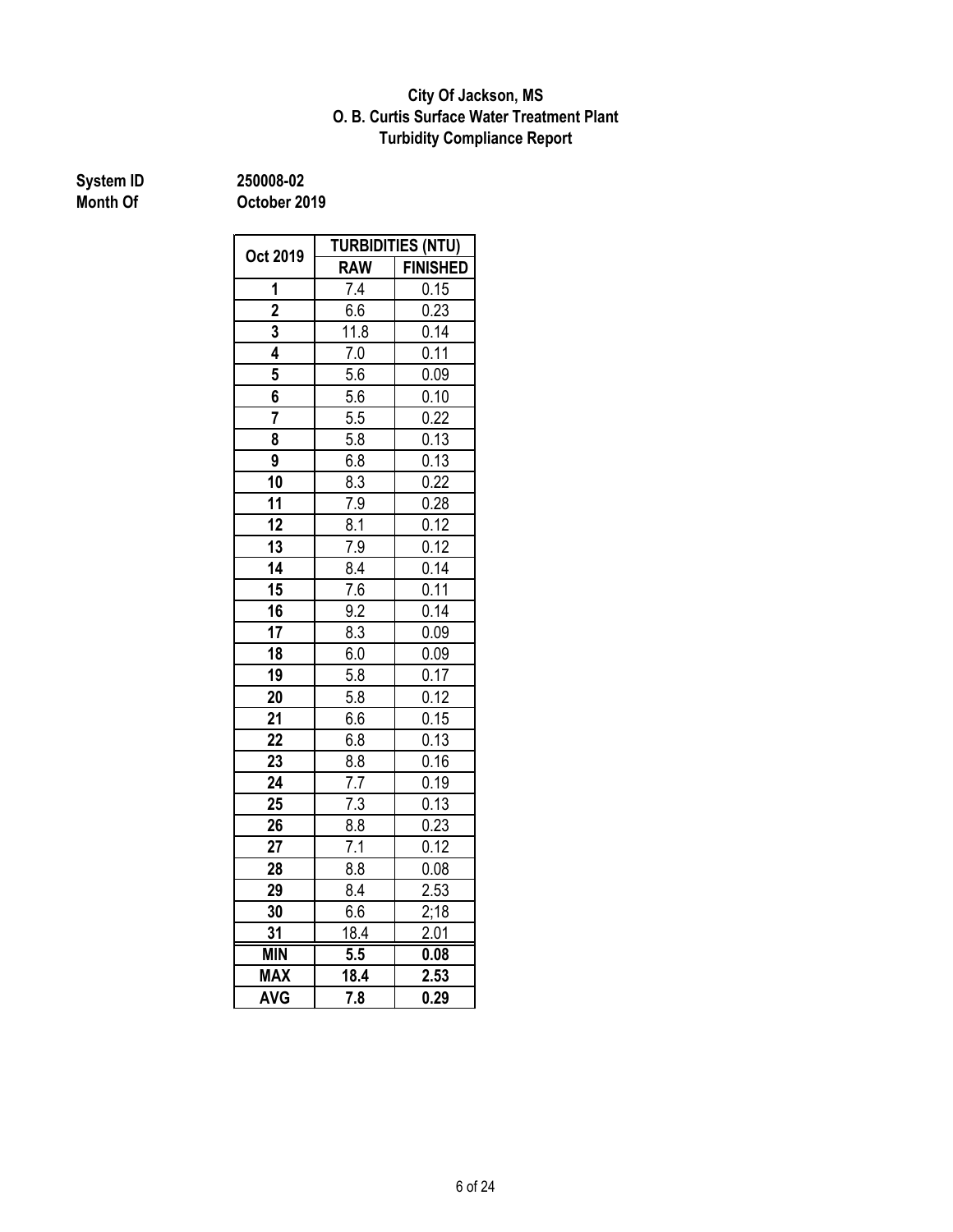### **City Of Jackson, MS O. B. Curtis Surface Water Treatment Plant Turbidity Compliance**

# **System ID 250008-02**

|                | <b>TIME</b> |         |         |          |         |         |  |  |  |
|----------------|-------------|---------|---------|----------|---------|---------|--|--|--|
| Oct 2019       | 12:00 AM    | 4:00 AM | 8:00 AM | 12:00 PM | 4:00 PM | 8:00 PM |  |  |  |
| 1              | 0.15        | 0.12    | 0.15    | 0.14     | 0.15    | 0.12    |  |  |  |
| $\overline{2}$ | 0.09        | 0.13    | 0.23    | 0.09     | 0.1     | 0.12    |  |  |  |
| $\overline{3}$ | 0.14        | 0.12    | 0.1     | 0.08     | 0.1     | 0.1     |  |  |  |
| 4              | 0.1         | 0.11    | 0.11    | 0.09     | 0.1     | 0.08    |  |  |  |
| 5              | 0.08        | 0.08    | 0.09    | 0.09     | 0.08    | 0.08    |  |  |  |
| 6              | 0.09        | 0.1     | 0.09    | 0.08     | 0.09    | 0.08    |  |  |  |
| $\overline{7}$ | 0.08        | 0.1     | 0.11    | 0.11     | 0.18    | 0.22    |  |  |  |
| 8              | 0.13        | 0.1     | 0.09    | 0.09     | 0.08    | 0.08    |  |  |  |
| 9              | 0.08        | 0.09    | 0.09    | 0.09     | 0.13    | 0.13    |  |  |  |
| 10             | 0.09        | 0.08    | 0.08    | 0.08     | 0.07    | 0.22    |  |  |  |
| 11             | 0.28        | 0.18    | 0.1     | 0.11     | 0.09    | 0.08    |  |  |  |
| 12             | 0.08        | 0.09    | 0.08    | 0.12     | 0.12    | 0.09    |  |  |  |
| 13             | 0.12        | 0.1     | 0.08    | 0.07     | 0.07    | 0.07    |  |  |  |
| 14             | 0.09        | 0.14    | 0.09    | 0.1      | 0.08    | 0.08    |  |  |  |
| 15             | 0.1         | 0.11    | 0.11    | 0.11     | 0.09    | 0.08    |  |  |  |
| 16             | 0.08        | 0.13    | 0.08    | 0.14     | 0.09    | 0.09    |  |  |  |
| 17             | 0.06        | 0.06    | 0.09    | 0.05     | 0.04    | 0.05    |  |  |  |
| 18             | 0.09        | 0.07    | 0.08    | 0.06     | 0.07    | 0.06    |  |  |  |
| 19             | 0.08        | 0.17    | 0.1     | 0.08     | 0.07    | 0.11    |  |  |  |
| 20             | 0.11        | 0.12    | 0.06    | 0.06     | 0.06    | 0.06    |  |  |  |
| 21             | 0.11        | 0.13    | 0.13    | 0.14     | 0.15    | 0.12    |  |  |  |
| 22             | 0.13        | 0.1     | 0.12    | 0.08     | 0.07    | 0.07    |  |  |  |
| 23             | 0.12        | 0.15    | 0.16    | 0.1      | 0.09    | 0.13    |  |  |  |
| 24             | 0.09        | 0.19    | 0.13    | 0.14     | 0.1     | 0.12    |  |  |  |
| 25             | 0.09        | 0.1     | 0.13    | 0.11     | 0.12    | 0.11    |  |  |  |
| 26             | 0.1         | 0.09    | 0.09    | 0.23     | 0.2     | 0.16    |  |  |  |
| 27             | 0.07        | 0.06    | 0.12    | 0.1      | 0.06    | 0.07    |  |  |  |
| 28             | 0.07        | 0.08    | 0.06    | 0.07     | 0.08    | 0.07    |  |  |  |
| 29             | 0.09        | 0.06    | 0.12    | 0.13     | 0.06    | 0.06    |  |  |  |
| 30             | 0.06        | 0.11    | 0.11    | 0.1      | 0.06    | 0.06    |  |  |  |
| 31             | 0.06        | 0.1     | 0.28    | 0.19     | 0.09    | 0.14    |  |  |  |
| <b>MIN</b>     | 0.06        | 0.06    | 0.06    | 0.05     | 0.04    | 0.05    |  |  |  |
| <b>MAX</b>     | 0.28        | 0.19    | 0.28    | 0.23     | 0.20    | 0.22    |  |  |  |
| <b>AVG</b>     | 0.10        | 0.11    | 0.11    | 0.10     | 0.09    | 0.10    |  |  |  |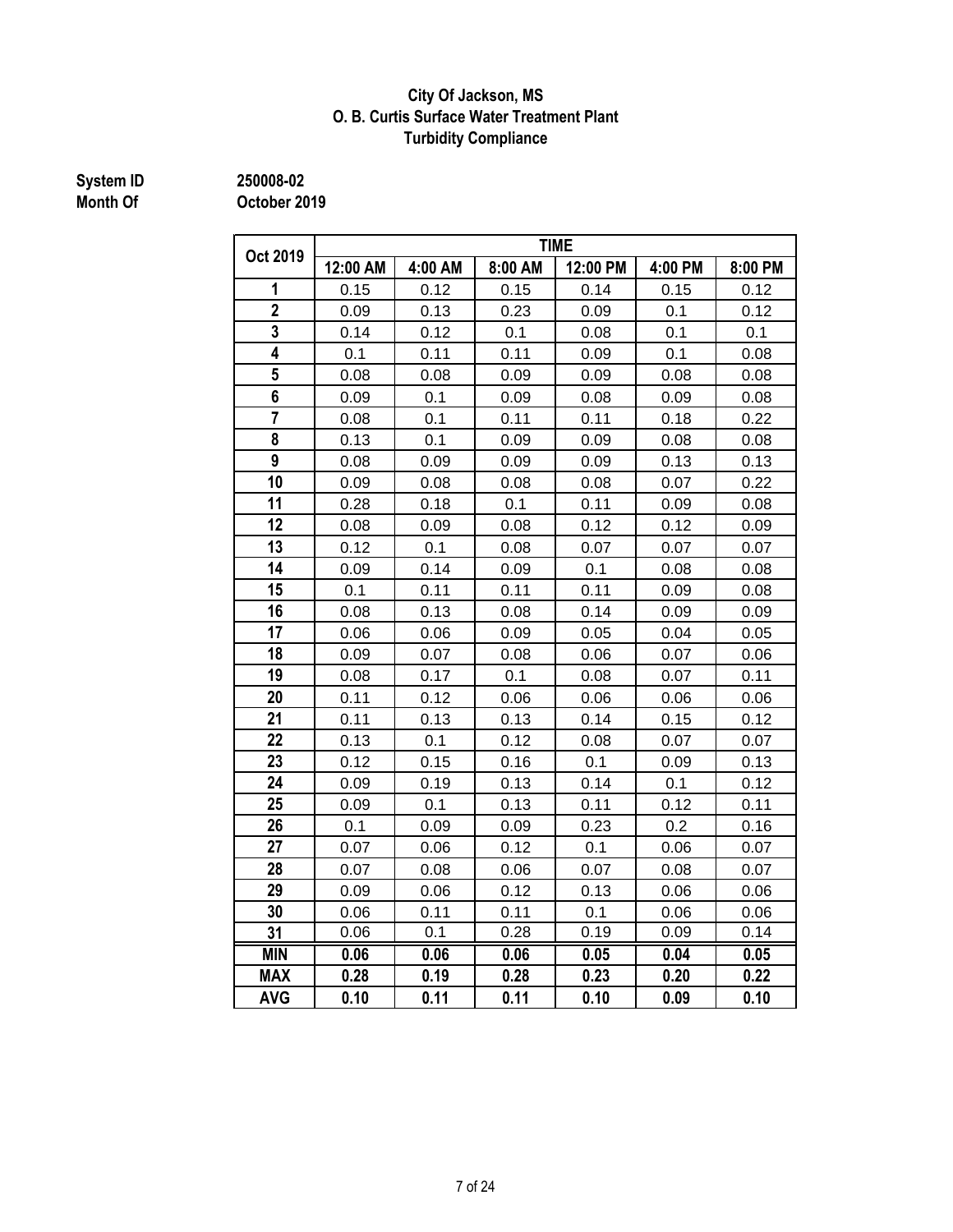### **City Of Jackson, MS O. B. Curtis Surface Water Treatment Plant Disinfectant Compliance**

# **System ID 250008-02**

|                         |          |         |         | <b>TIME</b>      |                  |         |
|-------------------------|----------|---------|---------|------------------|------------------|---------|
| Oct 2019                | 12:00 AM | 4:00 AM | 8:00 AM | 12:00 PM         | 4:00 PM          | 8:00 PM |
| 1                       | 2.9      | 2.8     | 2.9     | 2.9              | 2.9              | 2.8     |
| $\overline{2}$          | 3.2      | 3.1     | 2.4     | 2.4              | 2.5              | 2.8     |
| $\overline{\mathbf{3}}$ | 2.4      | 2.6     | 2.8     | 3.2              | 2.8              | 2.8     |
| $\overline{4}$          | 2.8      | 2.9     | 2.9     | 2.8              | 2.8              | 2.8     |
| 5                       | 2.8      | 2.7     | 2.8     | 2.7              | 2.7              | 2.8     |
| 6                       | 2.8      | 2.8     | 2.7     | 2.6              | 2.7              | 2.5     |
|                         | 2.5      | 2.7     | 2.8     | 2.3              | 2.7              | 2.5     |
| 8                       | 2.4      | 2.6     | 2.8     | 2.6              | 2.6              | 2.7     |
| 9                       | 2.6      | 2.7     | 3.1     | 2.9              | 3.0              | 3.0     |
| 10                      | 2.9      | 2.9     | 2.8     | 2.8              | 2.7              | 3.2     |
| 11                      | 2.9      | 2.6     | 2.8     | 2.7              | 2.7              | 2.6     |
| 12                      | 2.8      | 2.8     | 2.9     | 3.0              | 3.4              | 2.8     |
| 13                      | 3.1      | 3.1     | 3.1     | 3.0              | 2.8              | 2.8     |
| 14                      | 3.1      | 3.2     | 3.1     | 3.1              | 2.1              | 2.0     |
| 15                      | 2.1      | 3.0     | 3.4     | 3.1              | 3.0              | 2.8     |
| 16                      | 2.7      | 2.5     | 2.3     | 2.6              | 2.4              | 2.5     |
| 17                      | 2.3      | 2.4     | 2.5     | 2.7              | 2.4              | 2.4     |
| 18                      | 2.5      | 2.6     | 2.7     | 2.7              | 2.9              | 3.0     |
| 19                      | 3.8      | 2.9     | 3.1     | 3.0              | 3.5              | 2.6     |
| 20                      | 2.7      | 2.7     | 2.7     | 2.6              | $\overline{2.6}$ | 2.6     |
| 21                      | 2.7      | 1.8     | 1.1     | 1.4              | 2.3              | 2.3     |
| 22                      | 2.4      | 2.0     | 2.0     | 2.0              | 2.1              | 2.6     |
| 23                      | 2.6      | 3.1     | 3.2     | 2.8              | 2.7              | 2.4     |
| 24                      | 2.4      | 2.6     | 2.7     | 3.0              | 1.7              | 2.3     |
| 25                      | 2.6      | 2.8     | 2.4     | 2.2              | 2.1              | 2.5     |
| 26                      | 3.0      | 2.6     | 2.8     | 2.7              | 2.5              | 2.5     |
| 27                      | 2.4      | 2.4     | 2.4     | 2.5              | 2.4              | 2.4     |
| 28                      | 2.4      | 2.5     | 2.5     | 3.3              | 4.0              | 3.1     |
| 29                      | 4.1      | 2.6     | 2.6     | 2.6              | 2.5              | 2.5     |
| 30                      | 2.6      | 2.7     | 2.8     | $\overline{3.2}$ | $\overline{2.2}$ | 3.5     |
| 31                      | 2.2      | 2.3     | 2.8     | 2.1              | 2.0              | 2.3     |
| <b>MIN</b>              | 2.1      | 1.8     | 1.1     | 1.4              | 1.7              | 2.0     |
| <b>MAX</b>              | 4.1      | 3.2     | 3.4     | 3.3              | 4.0              | 3.5     |
| <b>AVG</b>              | 2.7      | 2.7     | 2.7     | 2.7              | 2.6              | 2.7     |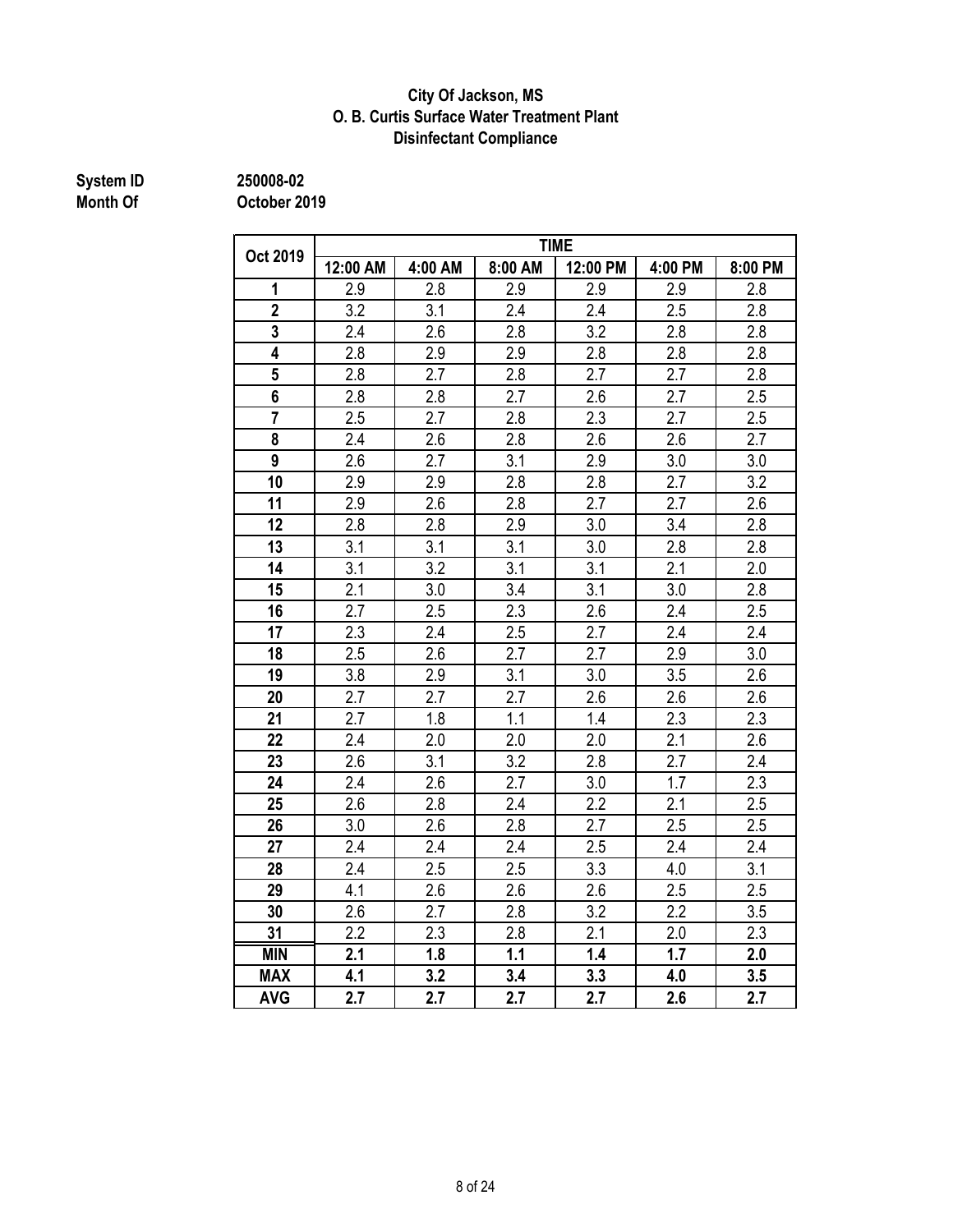### 9 of 24

#### **CITY OF JACKSON J. H. Fewell Water Treament Plant Monthly Report**

### **System ID 250008-01 Month of October 2019**

1. Total number of turbidity measurements taken during the month.

2. Percentage of turbidity that were equal to or less than the turbidity limit of 0.3 NTU. 100.0%

3. Number of filters that exceeded 0.5 NTU in 2 consecutive readings taken 15 min. apart after first four hours of operation.

4. Number of filters that exceeded 1.0 NTU in 2 consecutive readings taken 15 min. apart in 3 consecutive months.

5. Lowest daily disinfectant concentration entering the distribution system in mg/l.

| 6. Date and duration of each period the disinfectant fell below 0.2 mg/l for more than an hour while |  |
|------------------------------------------------------------------------------------------------------|--|
| entering the distribution system.                                                                    |  |

7. Total number of disinfectant residual measured in the distribution system where total coliform samples were collected.

8. Number of instances where disinfectant was not measured in the distribution system where total coliform samples were collected.

9. Number of instances where disinfectant was measured in the distributed system but not detected. NONE

|        | . . |    |        |    |                 |        |                  |    |     |
|--------|-----|----|--------|----|-----------------|--------|------------------|----|-----|
|        | v.v |    |        | 13 | 2.5             | 19     |                  | 25 | 2.1 |
| ŋ<br>۷ | 2.9 |    | $\sim$ | 14 | $\sim$          | 20     |                  | 26 | 2.1 |
| 3      | 2.9 | a  | 2.0    | 15 | っっ              | 21     | ን በ              | 27 | 2.1 |
| 4      | 2.0 | 10 | 2.5    | 16 | ⌒               | 22     | 2.2              | 28 | 2.2 |
| 5      | 3.0 |    | 2.0    | 17 | $\Omega$<br>Z.U | 23     | $\mathsf{Z}$ . I | 29 |     |
| R.     | २ २ | 12 | っっ     | 18 | ን በ             | $2\pi$ | っっ               | ٩V | クら  |





122

NONE



NONE

NONE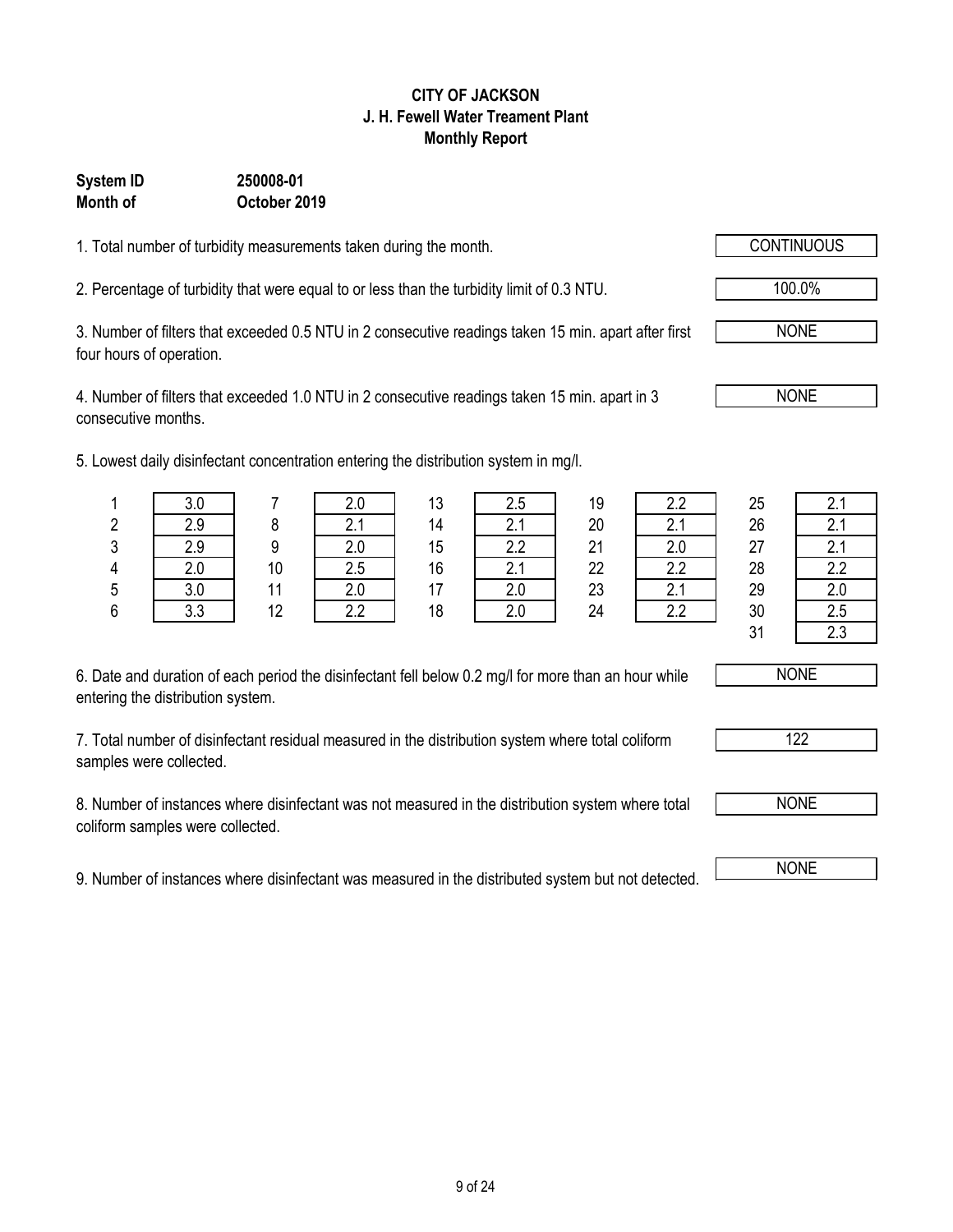### **J. H. Fewell Surface Water Treament Plant Turbidity Compliance Report City of Jackson, MS**

# **System ID** 250008-01<br> **MONTH** October 20

**MONTH October 2019**

| Oct 2019        |                   |                | <b>TURBIDITIES (NTU)</b> |             |
|-----------------|-------------------|----------------|--------------------------|-------------|
|                 | <b>RAW</b>        | <b>SETTLED</b> | <b>FILTER</b>            | <b>HS#1</b> |
| 1               | 11.2              | 0.61           | 0.22                     | 0.20        |
| $\overline{2}$  | 14.2              | 0.70           | 0.21                     | 0.19        |
| 3               | 10.9              | 0.68           | 0.19                     | 0.19        |
| 4               | 11.3              | 0.74           | 0.18                     | 0.21        |
| $\overline{5}$  | 8.9               | 0.67           | 0.21                     | 0.17        |
| 6               | 9.5               | 0.86           | 0.19                     | 0.18        |
| $\overline{7}$  | 10.0              | 0.53           | 0.19                     | 0.18        |
| 8               | 11.3              | 0.67           | 0.21                     | 0.17        |
| 9               | 11.9              | 0.61           | 0.21                     | 0.30        |
| $\overline{1}0$ | 10.2              | 0.77           | 0.20                     | 0.17        |
| 11              | 10.4              | 0.75           | 0.20                     | 0.17        |
| 12              | 11.9              | 0.64           | 0.25                     | 0.16        |
| 13              | 19.1              | 0.72           | 0.20                     | 0.17        |
| 14              | 13.0              | 0.78           | 0.17                     | 0.16        |
| 15              | 217.0             | 0.88           | 0.33                     | 0.28        |
| 16              | 149.0             | 6.87           | 0.36                     | 0.22        |
| 17              | 93.7              | 1.50           | 0.21                     | 0.22        |
| 18              | 58.8              | 1.25           | 0.30                     | 0.16        |
| 19              | 42.5              | 1.36           | 0.36                     | 0.17        |
| 20              | 30.5              | 0.90           | 0.26                     | 0.28        |
| 21              | 51.4              | 1.09           | 0.21                     | 0.17        |
| 22              | 44.6              | 0.98           | 0.19                     | 0.17        |
| 23              | $\overline{52.1}$ | 0.92           | 0.18                     | 0.17        |
| 24              | 37.5              | 0.78           | 0.29                     | 0.18        |
| 25              | 44.3              | 0.82           | 0.24                     | 0.19        |
| 26              | 54.7              | 0.91           | 0.27                     | 0.19        |
| 27              | 28.5              | 0.89           | 0.19                     | 0.17        |
| 28              | 21.6              | 0.99           | 0.29                     | 0.18        |
| 29              | $17.\overline{3}$ | 0.87           | 0.26                     | 0.17        |
| 30              | 53.8              | 0.91           | 0.25                     | 0.19        |
| 31              | 39.0              | 1.19           | 0.23                     | 0.17        |
| <b>MIN</b>      | 8.9               | 0.53           | 0.17                     | 0.16        |
| <b>MAX</b>      | 217.0             | 6.87           | 0.36                     | 0.30        |
| <b>AVG</b>      | 38.7              | 1.06           | 0.23                     | 0.17        |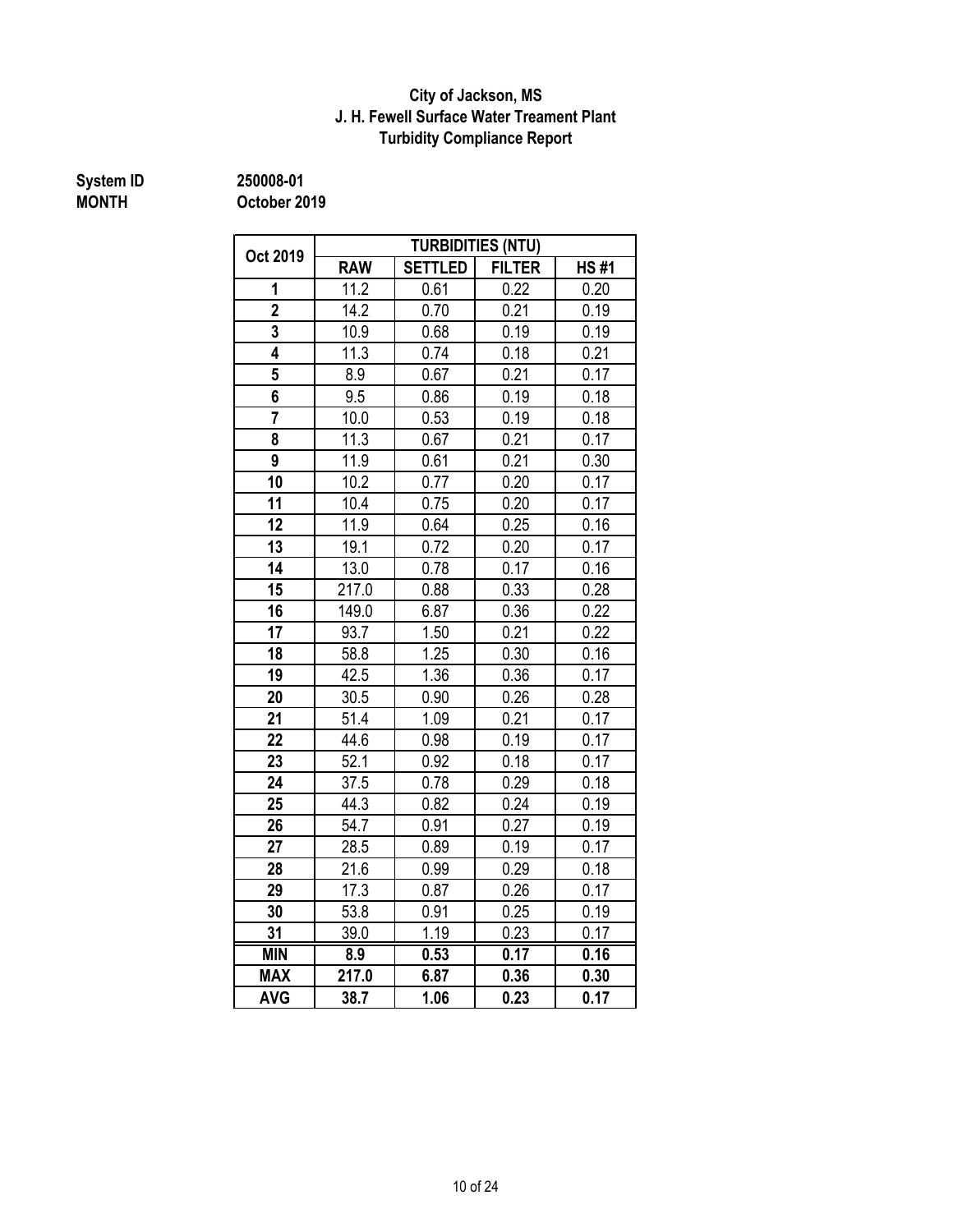### **J. H. Fewell Surface Water Treament Plant Turbidity Compliance City of Jackson, MS**

### **MONTH October 2019**

**System ID 250008-01**

|                         |          |         |         | <b>TIME</b> |         |         |
|-------------------------|----------|---------|---------|-------------|---------|---------|
| Oct 2019                | 12:00 AM | 4:00 AM | 8:00 AM | 12:00 PM    | 4:00 PM | 8:00 PM |
| 1                       | 0.19     | 0.20    | 0.19    | 0.19        | 0.19    | 0.19    |
| $\overline{2}$          | 0.19     | 0.18    | 0.19    | 0.19        | 0.19    | 0.19    |
| 3                       | 0.19     | 0.18    | 0.19    | 0.19        | 0.19    | 0.19    |
| $\overline{\mathbf{4}}$ | 0.21     | 0.20    | 0.18    | 0.18        | 0.17    | 0.17    |
| 5                       | 0.17     | 0.17    | 0.17    | 0.17        | 0.17    | 0.17    |
| $\overline{\mathbf{6}}$ | 0.16     | 0.17    | 0.17    | 0.17        | 0.17    | 0.18    |
| $\overline{7}$          | 0.18     | 0.17    | 0.17    | 0.18        | 0.18    | 0.18    |
| 8                       | 0.17     | 0.17    | 0.17    | 0.17        | 0.17    | 0.17    |
| $\overline{9}$          | 0.17     | 0.17    | 0.20    | 0.30        | 0.17    | 0.17    |
| 10                      | 0.17     | 0.16    | 0.16    | 0.17        | 0.17    | 0.17    |
| 11                      | 0.17     | 0.16    | 0.14    | 0.15        | 0.15    | 0.16    |
| 12                      | 0.15     | 0.15    | 0.15    | 0.16        | 0.16    | 0.16    |
| 13                      | 0.16     | 0.17    | 0.16    | 0.16        | 0.16    | 0.16    |
| 14                      | 0.15     | 0.15    | 0.15    | 0.16        | 0.16    | 0.16    |
| 15                      | 0.15     | 0.14    | 0.23    | 0.18        | 0.19    | 0.28    |
| 16                      | 0.18     | 0.17    | 0.17    | 0.21        | 0.20    | 0.22    |
| 17                      | 0.22     | 0.18    | 0.12    | 0.13        | 0.14    | 0.15    |
| 18                      | 0.14     | 0.15    | 0.15    | 0.14        | 0.16    | 0.13    |
| 19                      | 0.13     | 0.12    | 0.12    | 0.14        | 0.15    | 0.17    |
| 20                      | 0.16     | 0.28    | 0.17    | 0.17        | 0.16    | 0.16    |
| 21                      | 0.16     | 0.16    | 0.16    | 0.17        | 0.16    | 0.15    |
| 22                      | 0.17     | 0.16    | 0.15    | 0.15        | 0.14    | 0.13    |
| 23                      | 0.14     | 0.14    | 0.14    | 0.16        | 0.17    | 0.14    |
| 24                      | 0.14     | 0.14    | 0.14    | 0.15        | 0.18    | 0.17    |
| 25                      | 0.17     | 0.17    | 0.19    | 0.18        | 0.18    | 0.16    |
| 26                      | 0.17     | 0.19    | 0.18    | 0.16        | 0.15    | 0.16    |
| 27                      | 0.14     | 0.14    | 0.15    | 0.15        | 0.15    | 0.17    |
| 28                      | 0.16     | 0.18    | 0.17    | 0.16        | 0.15    | 0.15    |
| 29                      | 0.13     | 0.15    | 0.15    | 0.17        | 0.17    | 0.17    |
| 30                      | 0.19     | 0.19    | 0.13    | 0.14        | 0.16    | 0.19    |
| 31                      | 0.17     | 0.17    | 0.16    | 0.16        | 0.15    | 0.16    |
| <b>MIN</b>              | 0.13     | 0.12    | 0.12    | 0.13        | 0.14    | 0.13    |
| <b>MAX</b>              | 0.22     | 0.28    | 0.23    | 0.30        | 0.20    | 0.28    |
| <b>AVG</b>              | 0.17     | 0.17    | 0.16    | 0.17        | 0.17    | 0.17    |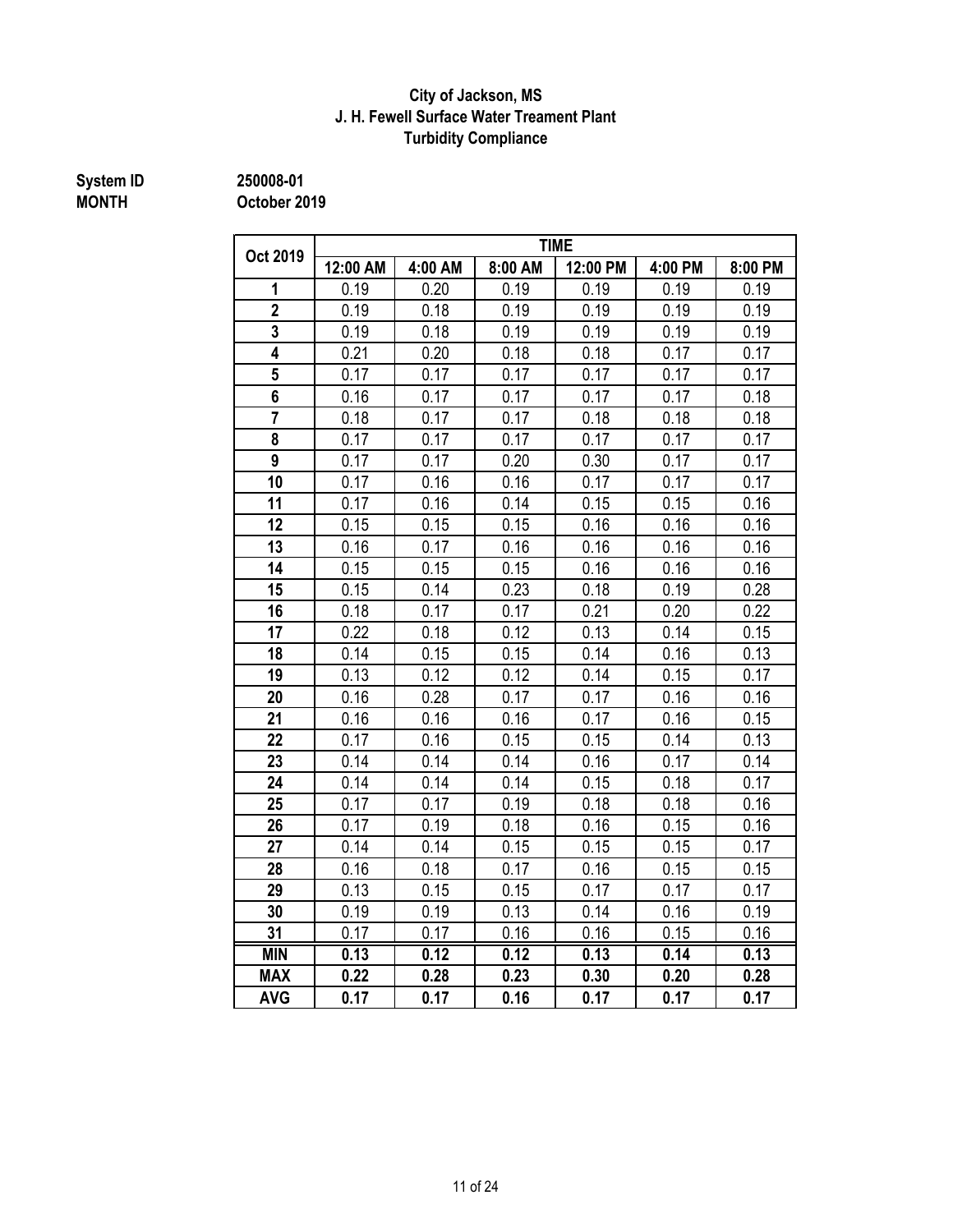### **Disinfectant Compliance City Of Jackson, MS J. H. Fewell Surface Water Treatment Plant**

# **System ID** 250008-01<br> **MONTH** October 20

**MONTH October 2019**

|                |          |         |                  | <b>TIME</b>      |                  |                  |
|----------------|----------|---------|------------------|------------------|------------------|------------------|
| Oct 2019       | 12:00 AM | 4:00 AM | 8:00 AM          | 12:00 PM         | 4:00 PM          | 8:00 PM          |
| 1              | 3.2      | 3.1     | 3.1              | 3.0              | 3.0              | $3.0\,$          |
| $\overline{2}$ | 3.0      | 3.4     | 2.9              | 3.5              | 3.0              | 3.0              |
| $\overline{3}$ | 3.1      | 3.1     | 3.0              | 2.9              | 3.4              | 3.0              |
| 4              | 2.4      | 3.2     | 2.0              | 3.5              | 2.9              | 2.5              |
| 5              | 3.0      | 3.3     | 3.5              | 3.7              | 3.8              | 3.2              |
| 6              | 3.6      | 3.3     | 3.7              | 3.6              | 3.7              | 3.6              |
| $\overline{7}$ | 3.4      | 3.1     | 2.8              | 3.3              | 3.6              | 2.0              |
| 8              | 2.1      | 3.3     | 3.4              | 3.5              | 3.9              | 3.5              |
| 9              | 2.0      | 2.2     | 3.4              | 3.6              | 2.4              | 3.2              |
| 10             | 3.3      | 3.6     | 2.8              | 2.5              | 3.0              | 3.8              |
| 11             | 2.1      | 2.0     | 2.3              | 2.2              | 3.4              | 2.6              |
| 12             | 2.2      | 2.6     | 2.3              | 3.6              | 2.5              | 2.7              |
| 13             | 2.7      | 2.6     | 2.6              | 2.5              | 4.1              | 3.8              |
| 14             | 2.5      | 2.8     | 2.1              | $\overline{2.1}$ | 2.5              | $\overline{2.2}$ |
| 15             | 2.4      | 2.4     | $\overline{2.3}$ | $\overline{2.2}$ | $\overline{2.2}$ | 3.5              |
| 16             | 2.1      | 2.9     | 3.3              | 2.3              | 2.2              | 3.2              |
| 17             | 4.0      | 2.2     | 2.0              | 2.4              | 2.2              | 2.2              |
| 18             | 2.5      | 2.0     | 2.4              | 4.0              | 2.2              | 2.3              |
| 19             | 2.4      | 2.8     | 2.6              | 2.2              | 2.3              | 2.3              |
| 20             | 2.3      | 2.4     | 2.3              | 3.6              | 2.1              | 2.3              |
| 21             | 2.3      | 2.2     | 3.5              | 2.0              | 3.1              | 2.8              |
| 22             | 2.2      | 2.3     | 3.5              | 2.3              | 2.2              | 2.3              |
| 23             | 2.4      | 2.5     | 2.4              | 2.1              | 2.2              | 2.4              |
| 24             | 4.1      | 2.2     | 4.0              | 4.1              | 3.9              | 3.9              |
| 25             | 2.1      | 3.9     | 3.3              | 2.2              | 2.2              | 2.1              |
| 26             | 3.9      | 3.8     | 2.1              | 2.1              | 2.3              | 2.3              |
| 27             | 2.2      | 2.2     | 3.7              | 2.1              | 2.3              | 2.1              |
| 28             | 3.2      | 2.2     | 2.2              | 2.2              | 2.3              | 2.4              |
| 29             | 2.0      | 2.2     | 2.5              | 2.3              | 3.4              | 2.1              |
| 30             | 3.6      | 2.6     | 3.2              | 3.6              | 3.9              | 2.5              |
| 31             | 3.2      | 3.0     | 3.7              | 3.5              | 2.7              | 2.3              |
| <b>MIN</b>     | 2.0      | 2.0     | 2.0              | 2.0              | 2.1              | 2.0              |
| <b>MAX</b>     | 4.1      | 3.9     | 4.0              | 4.1              | 4.1              | 3.9              |
| <b>AVG</b>     | 2.8      | 2.7     | 2.9              | 2.9              | 2.9              | 2.7              |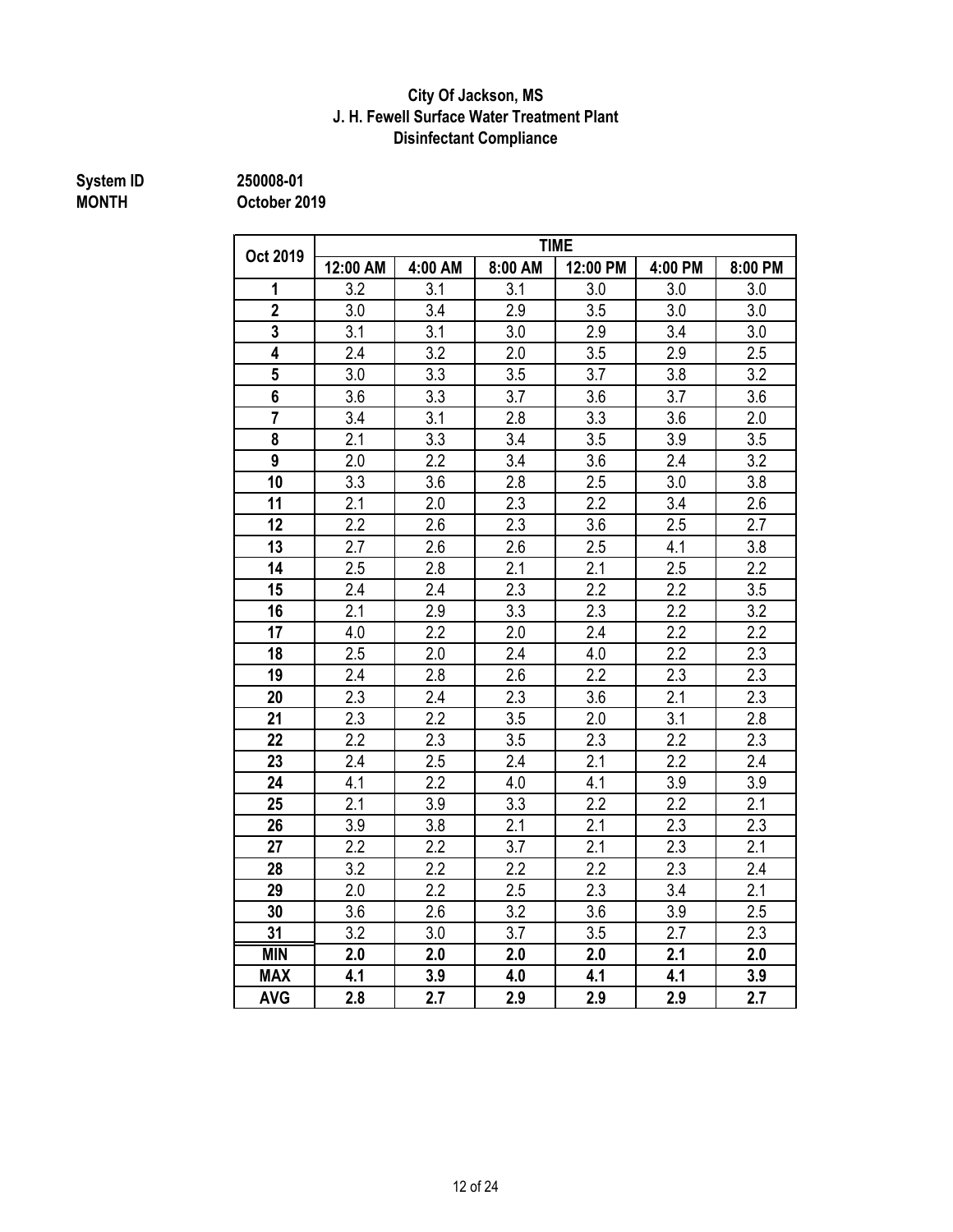### **CITY OF JACKSON DISTRIBUTION SYSTEM DISINFECTANT DATA**

| System ID | 250008       |
|-----------|--------------|
| Month of  | October 2019 |

|                 | No. of sites,<br>disinfectant residual<br>measured (a) | No. of sites, no<br>disinfectant measured,<br>HPC measured (b) | No. of sites,<br>disinfectant residual<br>not detected, no HPC<br>measured (c) | No. of sites,<br>disinfectant residual<br>not detected. HPC><br>500/ml (d) | No. of sites,<br>disinfectant residual<br>not measured. HPC ><br>500/ml (e) |
|-----------------|--------------------------------------------------------|----------------------------------------------------------------|--------------------------------------------------------------------------------|----------------------------------------------------------------------------|-----------------------------------------------------------------------------|
| <b>DATE</b>     | COL <sub>2</sub>                                       | COL <sub>3</sub>                                               | COL <sub>4</sub>                                                               | COL <sub>5</sub>                                                           | COL <sub>6</sub>                                                            |
| 1               | 51                                                     |                                                                |                                                                                |                                                                            |                                                                             |
| $\overline{2}$  | 57                                                     |                                                                |                                                                                |                                                                            |                                                                             |
| 3               | $\bf 8$                                                |                                                                |                                                                                |                                                                            |                                                                             |
| 4               |                                                        |                                                                |                                                                                |                                                                            |                                                                             |
| $\overline{5}$  |                                                        |                                                                |                                                                                |                                                                            |                                                                             |
| $6\,$           |                                                        |                                                                |                                                                                |                                                                            |                                                                             |
| 7               | 6                                                      |                                                                |                                                                                |                                                                            |                                                                             |
| $\overline{8}$  |                                                        |                                                                |                                                                                |                                                                            |                                                                             |
| $\overline{9}$  |                                                        |                                                                |                                                                                |                                                                            |                                                                             |
| 10              |                                                        |                                                                |                                                                                |                                                                            |                                                                             |
| 11              |                                                        |                                                                |                                                                                |                                                                            |                                                                             |
| $\overline{12}$ |                                                        |                                                                |                                                                                |                                                                            |                                                                             |
| 13              |                                                        |                                                                |                                                                                |                                                                            |                                                                             |
| 14              |                                                        |                                                                |                                                                                |                                                                            |                                                                             |
| 15              |                                                        |                                                                |                                                                                |                                                                            |                                                                             |
| 16              |                                                        |                                                                |                                                                                |                                                                            |                                                                             |
| 17              |                                                        |                                                                |                                                                                |                                                                            |                                                                             |
| 18              |                                                        |                                                                |                                                                                |                                                                            |                                                                             |
| 19              |                                                        |                                                                |                                                                                |                                                                            |                                                                             |
| 20              |                                                        |                                                                |                                                                                |                                                                            |                                                                             |
| 21              |                                                        |                                                                |                                                                                |                                                                            |                                                                             |
| $\overline{22}$ |                                                        |                                                                |                                                                                |                                                                            |                                                                             |
| 23              |                                                        |                                                                |                                                                                |                                                                            |                                                                             |
| $\overline{24}$ |                                                        |                                                                |                                                                                |                                                                            |                                                                             |
| 25              |                                                        |                                                                |                                                                                |                                                                            |                                                                             |
| 26              |                                                        |                                                                |                                                                                |                                                                            |                                                                             |
| $\overline{27}$ |                                                        |                                                                |                                                                                |                                                                            |                                                                             |
| $\overline{28}$ |                                                        |                                                                |                                                                                |                                                                            |                                                                             |
| 29              |                                                        |                                                                |                                                                                |                                                                            |                                                                             |
| 30              |                                                        |                                                                |                                                                                |                                                                            |                                                                             |
| $\overline{31}$ |                                                        |                                                                |                                                                                |                                                                            |                                                                             |
| Total           | 122                                                    | $\overline{0}$                                                 | $\overline{0}$                                                                 | 0                                                                          | $\overline{0}$                                                              |

$$
V = (c+d+e)/(a+b)^*100
$$

 $V = 0$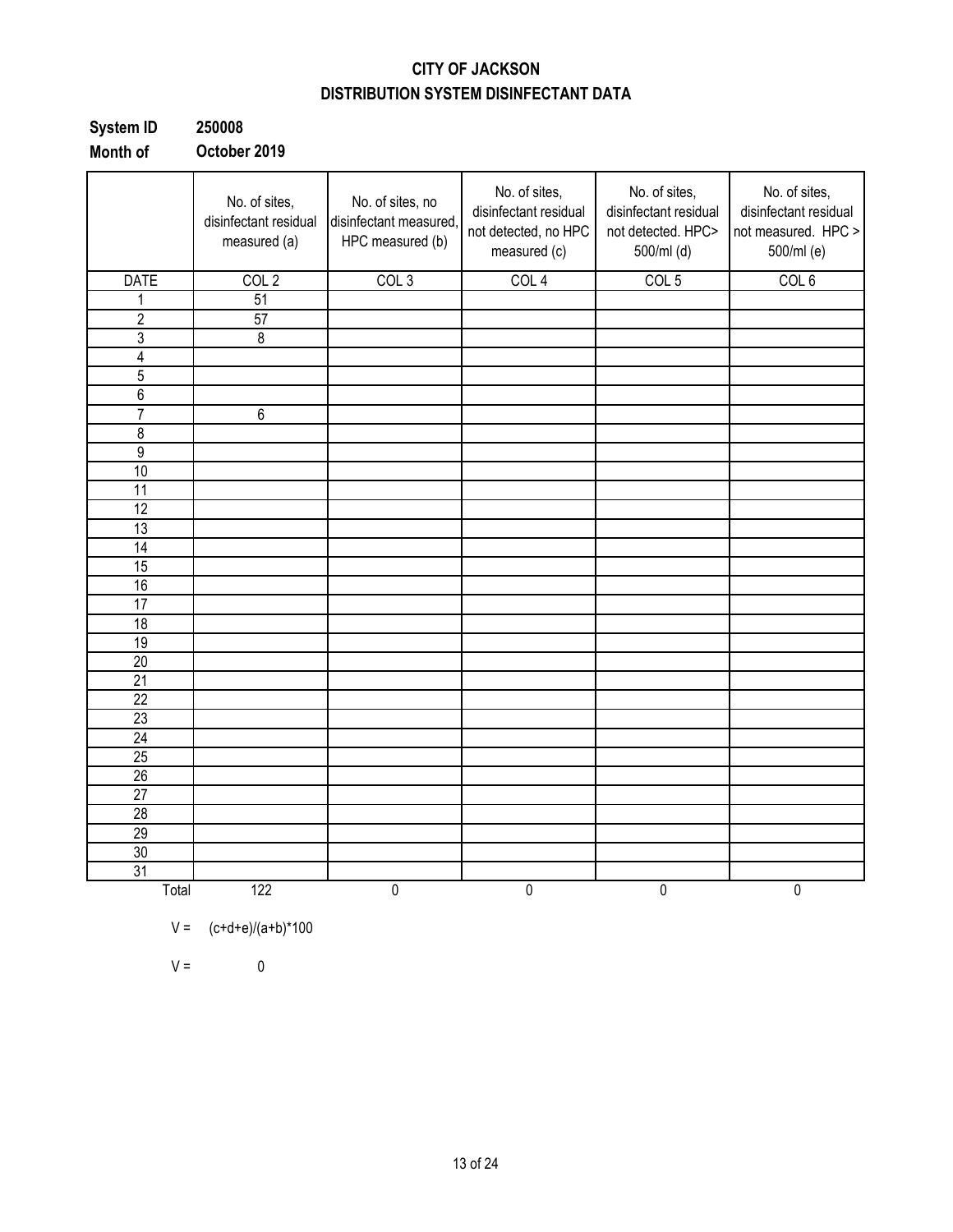### **CITY OF JACKSON CHLORINE DIOXIDE COMPLIANCE**

|                  |                  | <b>SYSTEM ID: 250008-02</b> |                  | <b>SYSTEM ID: 250008-01</b> |             | <b>DISTRIBUT</b> |
|------------------|------------------|-----------------------------|------------------|-----------------------------|-------------|------------------|
| Oct-19           |                  | <b>O.B. CURTIS</b>          |                  | J. H. FEWELL                | <b>DATE</b> | <b>SITE</b>      |
|                  | CIO <sub>2</sub> | CIO.                        | CIO <sub>2</sub> | CIO.                        |             | Olympia          |
|                  |                  |                             |                  |                             |             | <b>Boling St</b> |
| $\mathbf 1$      | <b>OFF</b>       | <b>OFF</b>                  | <b>OFF</b>       | <b>OFF</b>                  |             | John Hopkins     |
| $\mathbf{2}$     | <b>OFF</b>       | <b>OFF</b>                  | <b>OFF</b>       | <b>OFF</b>                  |             |                  |
| 3                | <b>OFF</b>       | <b>OFF</b>                  | <b>OFF</b>       | <b>OFF</b>                  |             |                  |
| $\overline{4}$   | <b>OFF</b>       | <b>OFF</b>                  | <b>OFF</b>       | <b>OFF</b>                  |             |                  |
| $\overline{5}$   | <b>OFF</b>       | <b>OFF</b>                  | <b>OFF</b>       | <b>OFF</b>                  |             |                  |
| $\boldsymbol{6}$ | <b>OFF</b>       | <b>OFF</b>                  | <b>OFF</b>       | <b>OFF</b>                  |             |                  |
| $\overline{7}$   | <b>OFF</b>       | <b>OFF</b>                  | <b>OFF</b>       | <b>OFF</b>                  |             |                  |
| 8                | <b>OFF</b>       | <b>OFF</b>                  | <b>OFF</b>       | <b>OFF</b>                  |             |                  |
| $\boldsymbol{9}$ | <b>OFF</b>       | <b>OFF</b>                  | <b>OFF</b>       | <b>OFF</b>                  |             |                  |
| 10               | <b>OFF</b>       | <b>OFF</b>                  | <b>OFF</b>       | <b>OFF</b>                  |             |                  |
| 11               | <b>OFF</b>       | <b>OFF</b>                  | <b>OFF</b>       | <b>OFF</b>                  |             |                  |
| 12               | <b>OFF</b>       | <b>OFF</b>                  | <b>OFF</b>       | <b>OFF</b>                  |             |                  |
| 13               | <b>OFF</b>       | <b>OFF</b>                  | <b>OFF</b>       | <b>OFF</b>                  |             |                  |
| 14               | <b>OFF</b>       | <b>OFF</b>                  | <b>OFF</b>       | <b>OFF</b>                  |             |                  |
| 15               | <b>OFF</b>       | <b>OFF</b>                  | <b>OFF</b>       | <b>OFF</b>                  |             |                  |
| 16               | <b>OFF</b>       | <b>OFF</b>                  | <b>OFF</b>       | <b>OFF</b>                  |             |                  |
| 17               | <b>OFF</b>       | <b>OFF</b>                  | <b>OFF</b>       | <b>OFF</b>                  |             |                  |
| 18               | <b>OFF</b>       | <b>OFF</b>                  | <b>OFF</b>       | <b>OFF</b>                  |             |                  |
| 19               | <b>OFF</b>       | <b>OFF</b>                  | <b>OFF</b>       | <b>OFF</b>                  |             |                  |
| 20               | <b>OFF</b>       | <b>OFF</b>                  | <b>OFF</b>       | <b>OFF</b>                  |             |                  |
| 21               | <b>OFF</b>       | <b>OFF</b>                  | <b>OFF</b>       | <b>OFF</b>                  |             |                  |
| 22               | <b>OFF</b>       | <b>OFF</b>                  | <b>OFF</b>       | <b>OFF</b>                  |             |                  |
| 23               | <b>OFF</b>       | <b>OFF</b>                  | <b>OFF</b>       | <b>OFF</b>                  |             |                  |
| 24               | <b>OFF</b>       | <b>OFF</b>                  | <b>OFF</b>       | <b>OFF</b>                  |             |                  |
| 25               | <b>OFF</b>       | <b>OFF</b>                  | <b>OFF</b>       | <b>OFF</b>                  |             |                  |
| 26               | <b>OFF</b>       | <b>OFF</b>                  | <b>OFF</b>       | <b>OFF</b>                  |             |                  |
| 27               | <b>OFF</b>       | <b>OFF</b>                  | <b>OFF</b>       | <b>OFF</b>                  |             |                  |
| 28               | <b>OFF</b>       | <b>OFF</b>                  | <b>OFF</b>       | <b>OFF</b>                  |             |                  |
| 29               | <b>OFF</b>       | <b>OFF</b>                  | <b>OFF</b>       | <b>OFF</b>                  |             |                  |
| 30               | <b>OFF</b>       | <b>OFF</b>                  | <b>OFF</b>       | <b>OFF</b>                  |             |                  |
| 31               | <b>OFF</b>       | <b>OFF</b>                  | <b>OFF</b>       | <b>OFF</b>                  |             |                  |
|                  |                  |                             |                  |                             |             |                  |

|             | <b>DISTRIBUTION SITES</b> |                  |                  |
|-------------|---------------------------|------------------|------------------|
| <b>DATE</b> | <b>SITE</b>               | CIO <sub>2</sub> | CIO <sup>-</sup> |
|             | Olympia                   |                  |                  |
|             | <b>Boling St</b>          |                  |                  |
|             | John Hopkins              |                  |                  |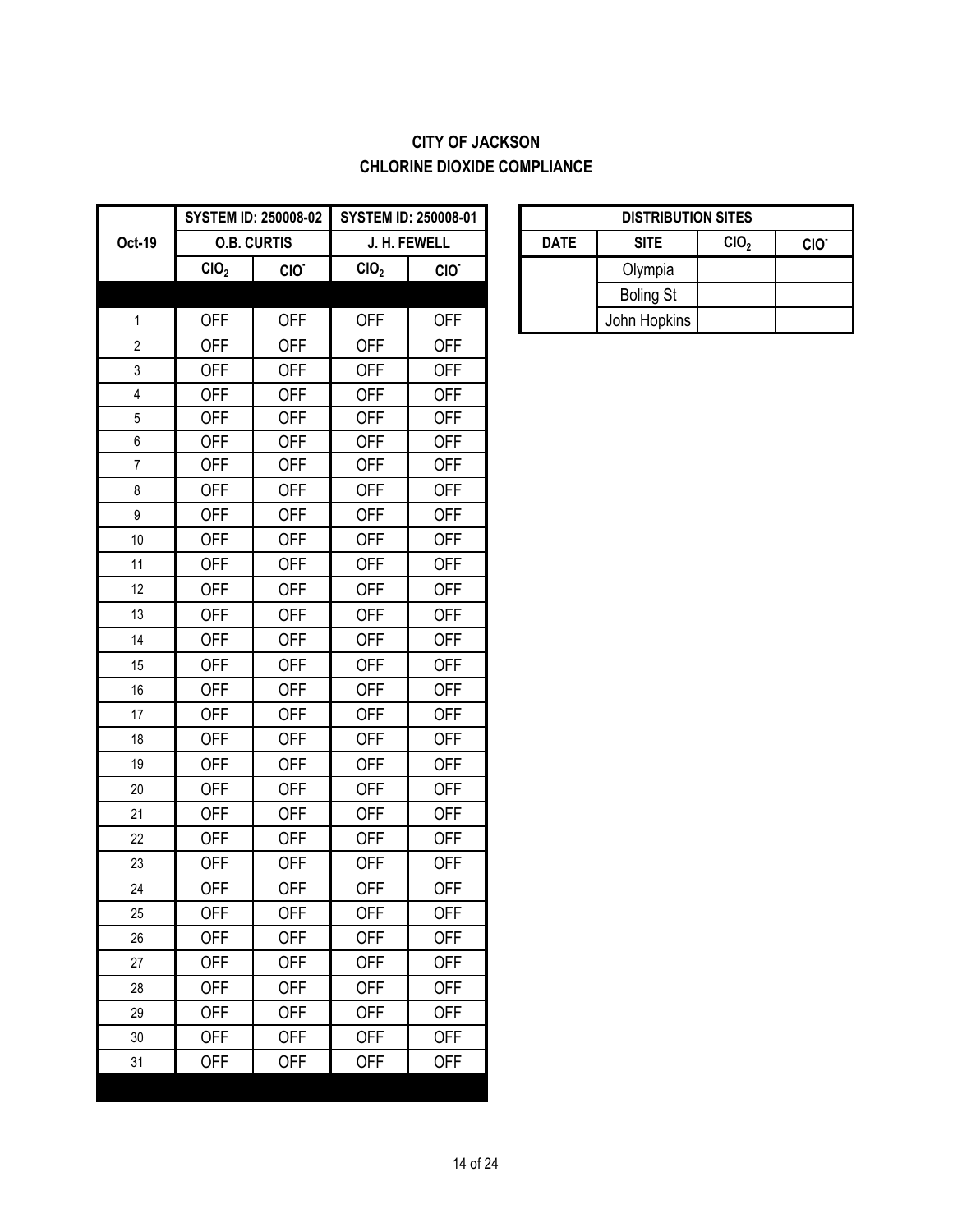| Source<br>Water TOC                         | TOC Table- Required % Removal of TOC      | as $CaCO3$                           | Source Water Alkalinity, ppm                      |                                  | % ACTUAL TOC REMOVED = -          |                                  | <b>RAW TOC - FINISHED TOC</b><br><b>RAW TOC</b>     | X 100%                      |
|---------------------------------------------|-------------------------------------------|--------------------------------------|---------------------------------------------------|----------------------------------|-----------------------------------|----------------------------------|-----------------------------------------------------|-----------------------------|
| (ppm)<br>>2.0 to 4.0<br>>4.0 to 8.0<br>>8.0 | $0 - 60$<br>35.0%<br>45.0%<br>50.0%       | $>60-120$<br>25.0%<br>35.0%<br>40.0% | >120<br>15.0%<br>25.0%<br>30.0%                   |                                  | <b>TOC REMOVAL RATIO =-</b>       |                                  | % ACTUAL TOC REMOVED<br><b>REQUIRED TOC REMOVAL</b> |                             |
|                                             |                                           |                                      |                                                   | <b>TOC Summary</b>               |                                   |                                  | <b>TOC % Removal Summary</b>                        |                             |
| <b>Date</b>                                 | Water<br><b>Treatment</b><br><b>Plant</b> |                                      | <b>Source Water</b><br><b>Alkalinity</b><br>(ppm) | <b>Source Water</b><br>TOC (ppm) | <b>Treated Water</b><br>TOC (ppm) | <b>Actual TOC</b><br>Removed (%) | <b>Required TOC</b><br>Removal (%)                  | <b>TOC Removal</b><br>Ratio |
|                                             | OBC HS1                                   |                                      | 11                                                | 12.9                             | 2.1                               | 83.7                             | 50.0                                                | 1.67                        |
| 1/3/2019                                    | OBC HS2                                   |                                      | 11                                                | 12.9                             | 3.5                               | 72.9                             | 50.0                                                | 1.46                        |
|                                             | JHF HS1                                   |                                      | 12                                                | 12.4                             | 4.6                               | 62.9                             | 50.0                                                | 1.26                        |
|                                             | OBC HS1                                   |                                      | 10                                                | 12.8                             | 2.8                               | 78.1                             | 50.0                                                | 1.56                        |
| 1/7/2019                                    | OBC HS2                                   |                                      | 10                                                | 12.8                             | 2.8                               | 78.1                             | 50.0                                                | 1.56                        |
|                                             | JHF HS1                                   |                                      | 19                                                | 12.8                             | 3.0                               | 76.6                             | 50.0                                                | 1.53                        |
|                                             | OBC HS1                                   |                                      | 8                                                 | 13.8                             | 3.7                               | 73.2                             | 50.0                                                | 1.46                        |
| 1/14/2019                                   | OBC HS2                                   |                                      | 8                                                 | 13.8                             | 4.4                               | 68.1                             | 50.0                                                | 1.36                        |
|                                             | JHF HS1                                   |                                      | 9                                                 | 12.7                             | 4.0                               | 68.5                             | 50.0                                                | 1.37                        |
|                                             | OBC HS1                                   |                                      | $\overline{9}$                                    | 10.6                             | 1.4                               | 86.8                             | 50.0                                                | 1.74                        |
| 1/22/2019                                   | OBC HS2                                   |                                      | 9                                                 | 10.6                             | 1.7                               | 84.0                             | 50.0                                                | 1.68                        |
|                                             | JHF HS1                                   |                                      | 8                                                 | 10.9                             | 1.7                               | 84.4                             | 50.0                                                | 1.69                        |
|                                             | OBC HS1                                   |                                      | 7                                                 | 10.0                             | 3.3                               | 67.0                             | 50.0                                                | 1.34                        |
| 1/28/2019                                   | OBC HS2                                   |                                      | $\overline{7}$                                    | 10.0                             | 4.6                               | 54.0                             | 50.0                                                | 1.08                        |
|                                             | JHF HS1                                   |                                      | 10                                                | 10.8                             | 4.1                               | 62.0                             | 50.0                                                | 1.24                        |
|                                             | OBC HS1                                   |                                      | 10                                                | 4.9                              | 1.0                               | 79.6                             | 45.0                                                | 1.77                        |
| 2/5/2019                                    | OBC HS2                                   |                                      | 10                                                | 4.9                              | 1.3                               | 73.5                             | 45.0                                                | 1.63                        |
|                                             | JHF HS1                                   |                                      | 10                                                | 7.4                              | 1.4                               | 81.1                             | 45.0                                                | 1.80                        |
|                                             | OBC HS1                                   |                                      | 12                                                | 10.5                             | 4.0                               | 61.9                             | 50.0                                                | 1.24                        |
| 2/14/2019                                   | OBC HS2                                   |                                      | 12                                                | 10.5                             | 4.6                               | 56.2                             | 50.0                                                | 1.12                        |
|                                             | JHF HS1                                   |                                      | 17                                                | 9.7                              | 2.9                               | 70.1                             | 50.0                                                | 1.40                        |
|                                             | OBC HS1                                   |                                      | 9                                                 | 7.7                              | 5.9                               | 23.4                             | 45.0                                                | 0.52                        |
| 2/19/2019                                   | OBC HS2                                   |                                      | $\overline{9}$                                    | 7.7                              | 7.1                               | 7.8                              | 45.0                                                | 0.17                        |
|                                             | JHF HS1                                   |                                      | 12                                                | 10.2                             | 2.5                               | 75.5                             | 50.0                                                | 1.51                        |
|                                             | OBC HS1                                   |                                      | 10                                                | 9.1                              | 1.9                               | 79.1                             | 50.0                                                | 1.58                        |
| 2/27/2019                                   | OBC HS2                                   |                                      | 10                                                | 9.1                              | 2.2                               | 75.8                             | 50.0                                                | 1.52                        |
|                                             | JHF HS1                                   |                                      | 11                                                | 9.9                              | 5.7                               | 42.4                             | 50.0                                                | 0.85                        |
|                                             | OBC HS1                                   |                                      | 10                                                | 13                               | 2.8                               | 78.5                             | 50.0                                                | 1.57                        |
| 3/4/2019                                    | OBC HS2                                   |                                      | 10                                                | 13.1                             | 3.1                               | 76.3                             | 50.0                                                | 1.53                        |
|                                             | JHF HS1                                   |                                      | 11                                                | 12.6                             | 4.5                               | 64.3                             | 50.0                                                | 1.29                        |
|                                             | OBC HS1                                   |                                      | 12                                                | 11.1                             | $\overline{2.2}$                  | 80.2                             | 50.0                                                | 1.60                        |
| 3/20/2019                                   | OBC HS2                                   |                                      | 12                                                | 11.1                             | 2.4                               | 78.4                             | 50.0                                                | 1.57                        |
|                                             | JHF HS1                                   |                                      | 10                                                | 11.0                             | 2.4                               | 78.2                             | 50.0                                                | 1.56                        |
|                                             | OBC HS1                                   |                                      | 10                                                | 9.8                              | 3.0                               | 69.4                             | 50.0                                                | 1.39                        |
| 3/25/2019                                   | OBC HS2                                   |                                      | 10                                                | 9.8                              | 2.4                               | 75.5                             | 50.0                                                | 1.51                        |
|                                             | JHF HS1                                   |                                      | 11                                                | 9.1                              | 3.0                               | 67.0                             | 50.0                                                | 1.34                        |
| <b>RUNNING</b>                              | OBC HS1                                   |                                      |                                                   |                                  |                                   |                                  |                                                     | 1.45                        |
| <b>ANNUAL</b>                               | OBC HS2                                   |                                      |                                                   |                                  |                                   |                                  |                                                     | 1.35                        |
| <b>AVERAGE</b>                              | JHF HS1                                   |                                      |                                                   |                                  |                                   |                                  |                                                     | 1.40                        |
|                                             |                                           |                                      |                                                   |                                  |                                   |                                  | TOTAL COMBINED RUNNING ANNUAL AVERAGE               | 1.40                        |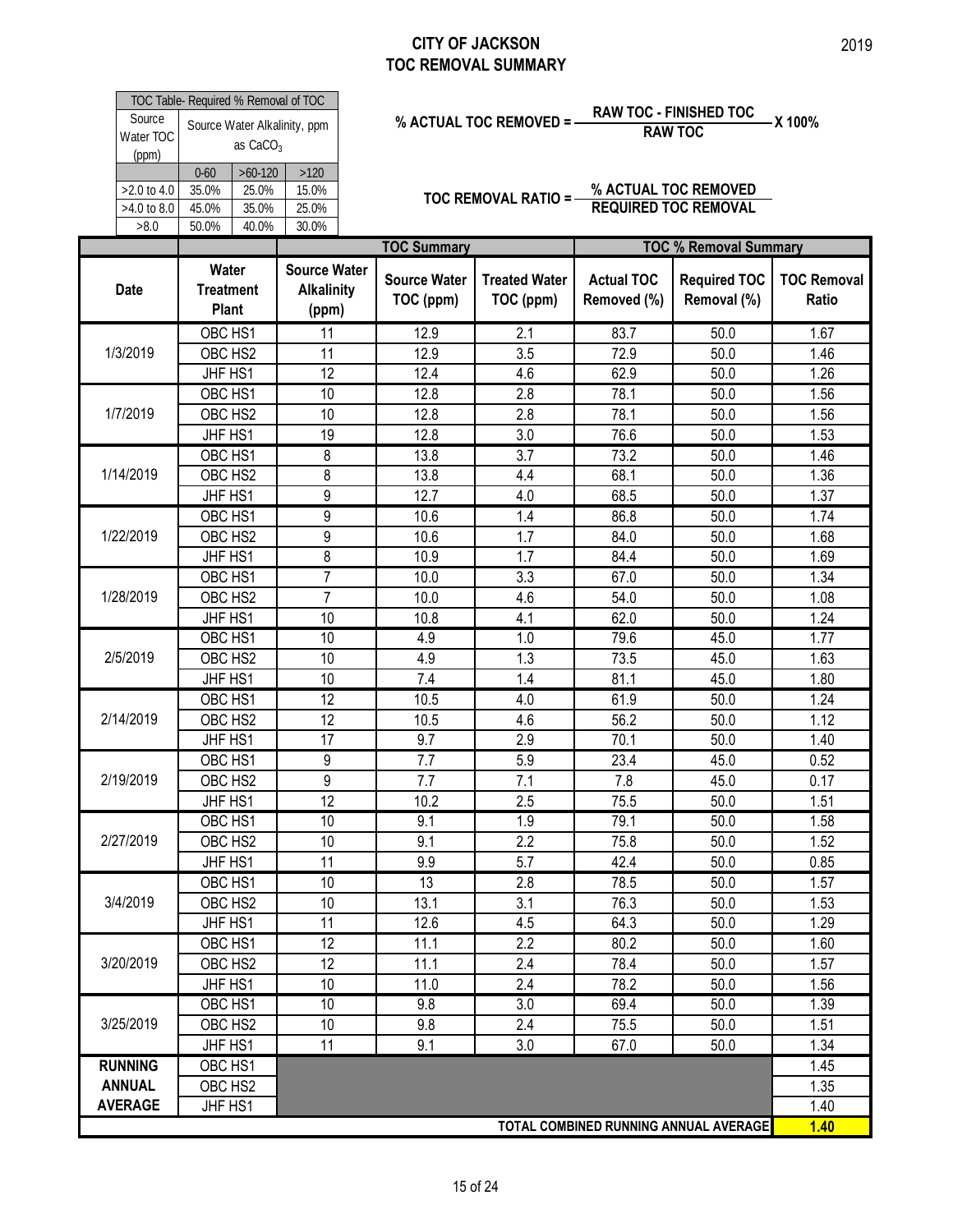|                                 |                                                      |                                                   | <b>CITY OF JACKSON</b>                                 | <b>TOC REMOVAL SUMMARY</b>        |                                  |                                                                    | 2019                        |
|---------------------------------|------------------------------------------------------|---------------------------------------------------|--------------------------------------------------------|-----------------------------------|----------------------------------|--------------------------------------------------------------------|-----------------------------|
| Source                          | TOC Table- Required % Removal of TOC                 |                                                   |                                                        | % ACTUAL TOC REMOVED = -          |                                  | <b>RAW TOC - FINISHED TOC</b>                                      | -X 100%                     |
| Water TOC<br>(ppm)              | Source Water Alkalinity, ppm<br>as CaCO <sub>3</sub> |                                                   |                                                        |                                   |                                  | <b>RAW TOC</b>                                                     |                             |
| $>2.0$ to 4.0                   | $>60-120$<br>$0 - 60$<br>25.0%<br>35.0%              | $>120$<br>15.0%                                   |                                                        | TOC REMOVAL RATIO =-              |                                  | % ACTUAL TOC REMOVED                                               |                             |
| $>4.0$ to 8.0<br>>8.0           | 45.0%<br>35.0%<br>40.0%<br>50.0%                     | 25.0%<br>30.0%                                    |                                                        |                                   | <b>REQUIRED TOC REMOVAL</b>      |                                                                    |                             |
| <b>Date</b>                     | Water<br><b>Treatment</b><br>Plant                   | <b>Source Water</b><br><b>Alkalinity</b><br>(ppm) | <b>TOC Summary</b><br><b>Source Water</b><br>TOC (ppm) | <b>Treated Water</b><br>TOC (ppm) | <b>Actual TOC</b><br>Removed (%) | <b>TOC % Removal Summary</b><br><b>Required TOC</b><br>Removal (%) | <b>TOC Removal</b><br>Ratio |
| 4/3/2019                        | OBC HS1<br>OBC HS2                                   | 11<br>11                                          | 9.5<br>9.5                                             | 2.4<br>2.6                        | 74.7<br>72.6                     | 50.0<br>50.0                                                       | 1.49<br>1.45                |
|                                 | JHF HS1<br>OBC HS1                                   | 26<br>$\overline{12}$                             | 9.2<br>7.5                                             | 2.8<br>1.8                        | 69.6<br>76.0                     | 50.0<br>45.0                                                       | 1.39<br>1.69                |
| 4/8/2019                        | OBC HS2<br>JHF HS1                                   | 12<br>14                                          | 7.5<br>7.8                                             | 1.9<br>2.0                        | 74.7<br>74.4                     | 45.0<br>45.0                                                       | 1.66<br>1.65                |
| 4/19/2019                       | OBC HS1                                              | 15                                                | 8.3                                                    | $\overline{2.6}$                  | 68.7                             | 50.0                                                               | 1.37                        |
|                                 | OBC HS2<br>JHF HS1                                   | 15<br>28                                          | 8.3<br>9.4                                             | 2.8<br>3.4                        | 66.3<br>63.8                     | 50.0<br>50.0                                                       | 1.33<br>1.28                |
| 5/10/2019                       | OBC HS1<br>OBC HS2                                   | $\overline{10}$<br>10                             | 15.5<br>15.5                                           | 8.8<br>8.1                        | 43.2<br>47.7                     | 50.0<br>50.0                                                       | 0.86<br>0.95                |
|                                 | JHF HS1<br>OBC HS1                                   | $\overline{13}$<br>11                             | 14.2<br>9.4                                            | 9.6<br>2.3                        | 32.4<br>75.5                     | 50.0<br>50.0                                                       | 0.65<br>1.51                |
|                                 |                                                      |                                                   |                                                        | 2.6                               | 72.3                             | 50.0                                                               | 1.45                        |
| 5/15/2019                       | OBC HS2                                              | 11                                                | 9.4                                                    |                                   |                                  |                                                                    |                             |
|                                 | JHF HS1<br>OBC HS1                                   | 12<br>11                                          | 9.2<br>7.1                                             | 3.0<br>2.4                        | 67.4<br>66.2                     | 50.0<br>45.0                                                       | 1.35<br>1.47                |
| 5/24/2019                       | OBC HS2                                              | $\overline{11}$                                   | 7.1                                                    | 2.5                               | 64.8                             | 45.0                                                               | 1.44                        |
|                                 | JHF HS1<br>OBC HS1                                   | 14<br>$\overline{14}$                             | 7.2<br>8.4                                             | 2.8<br>0.3                        | 61.1<br>96.4                     | 45.0<br>50.0                                                       | 1.36<br>1.93                |
| 5/30/2019                       | OBC HS2<br>JHF HS1                                   | 14<br>24                                          | 8.4<br>10.1                                            | 2.1<br>1.4                        | 75.0<br>86.1                     | 50.0<br>50.0                                                       | 1.50<br>1.72                |
|                                 | OBC HS1                                              | 11                                                | 12.0                                                   | 1.9                               | 84.2                             | 50.0                                                               | 1.68                        |
| 6/6/2019                        | OBC HS2<br>JHF HS1                                   | $\overline{11}$<br>$\overline{30}$                | 12.0<br>8.3                                            | 1.1<br>2.4                        | 90.8<br>71.1                     | 50.0<br>50.0                                                       | 1.82<br>1.42                |
|                                 | OBC HS1                                              | $\overline{12}$                                   | 8.3                                                    | 1.2                               | 85.5                             | 50.0                                                               | 1.71                        |
| 6/14/2019                       | OBC HS2<br>JHF HS1                                   | 12<br>19                                          | 8.3<br>6.9                                             | 2.2<br>1.5                        | 73.5<br>78.3                     | 50.0<br>45.0                                                       | 1.47<br>1.74                |
| 6/21/2019                       | OBC HS1                                              | $\overline{11}$<br>11                             | 9.0                                                    | 1.9                               | 78.9                             | 50.0                                                               | 1.58                        |
|                                 | OBC HS2<br>JHF HS1                                   | 24                                                | 9.0<br>7.0                                             | 1.9<br>1.5                        | 78.9<br>78.6                     | 50.0<br>45.0                                                       | 1.58<br>1.75                |
| 6/24/2019                       | OBC HS1<br>OBC HS2                                   | 11<br>11                                          | 7.8<br>7.8                                             | 2.5<br>$\overline{2.2}$           | 67.9<br>71.8                     | 45.0<br>45.0                                                       | 1.51<br>1.60                |
|                                 | JHF HS1                                              | 18                                                | 8.0                                                    | 2.6                               | 67.5                             | 45.0                                                               | 1.50                        |
| 7/2/2019                        | OBC HS1<br>OBC HS2                                   | 12<br>$\overline{12}$                             | 7.2<br>$\overline{7.2}$                                | 2.3<br>1.8                        | 68.1<br>75.0                     | 45.0<br>45.0                                                       | 1.51<br>1.67                |
|                                 | JHF HS1                                              | 21                                                | 7.7                                                    | 3.8                               | 50.6                             | 45.0                                                               | 1.13                        |
| 7/10/2019                       | OBC HS1<br>OBC HS2                                   | 15<br>15                                          | 6.0<br>6.0                                             | 2.1<br>1.7                        | 65.0<br>71.7                     | 45.0<br>45.0                                                       | 1.44<br>1.59                |
|                                 | JHF HS1                                              | $\overline{21}$                                   | 5.8                                                    | 1.7                               | 70.7                             | 45.0                                                               | 1.57                        |
| <b>RUNNING</b><br><b>ANNUAL</b> | OBC HS1<br>OBC HS2                                   |                                                   |                                                        |                                   |                                  |                                                                    | 1.49<br>1.43                |
|                                 |                                                      |                                                   |                                                        |                                   |                                  |                                                                    |                             |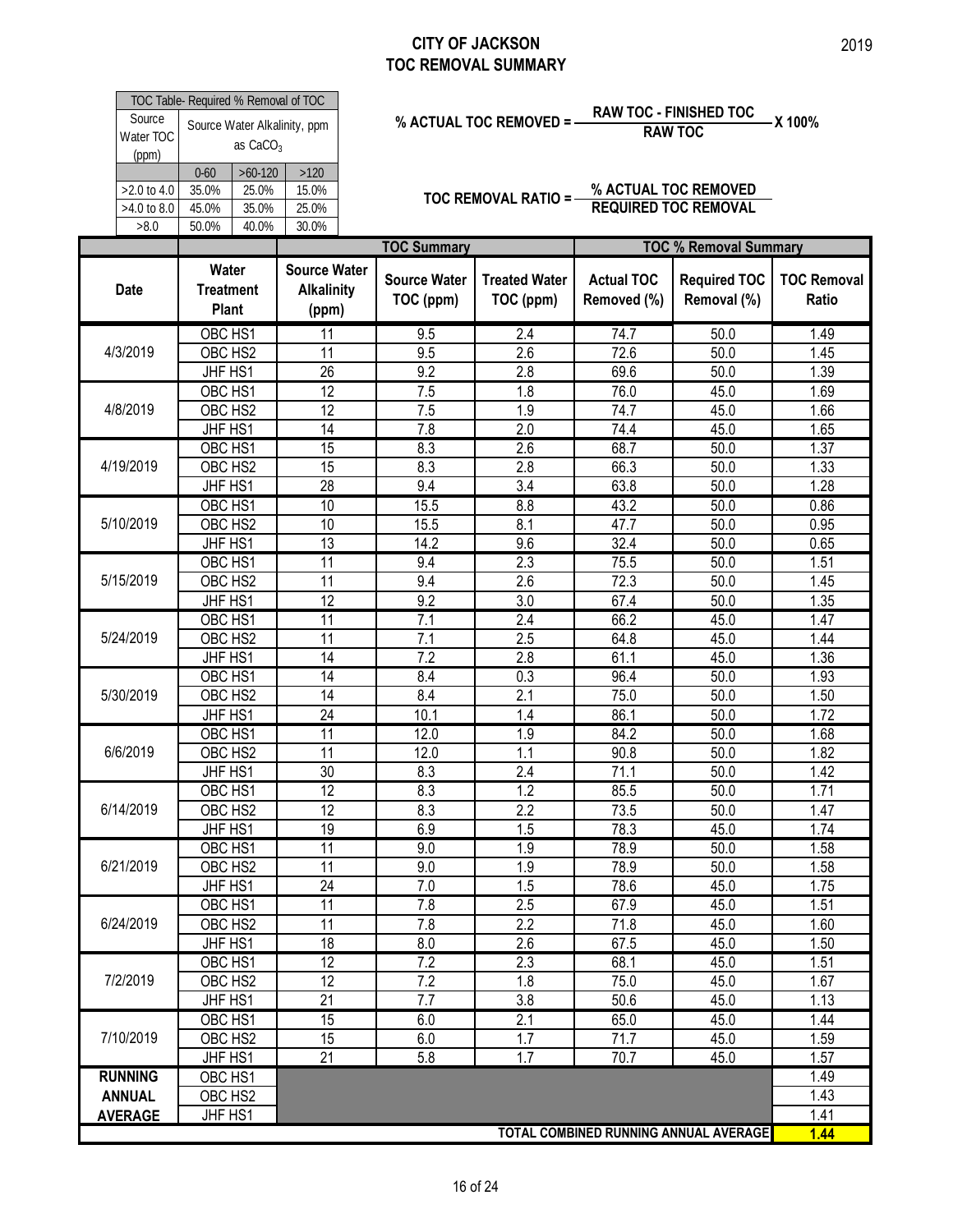|                                             |                                           |                                      |                                                   |                                                        | <b>CITY OF JACKSON</b><br><b>TOC REMOVAL SUMMARY</b> |                                          |                                                                    | 2019                         |
|---------------------------------------------|-------------------------------------------|--------------------------------------|---------------------------------------------------|--------------------------------------------------------|------------------------------------------------------|------------------------------------------|--------------------------------------------------------------------|------------------------------|
| Source<br>Water TOC                         | TOC Table- Required % Removal of TOC      | as CaCO <sub>3</sub>                 | Source Water Alkalinity, ppm                      |                                                        | % ACTUAL TOC REMOVED = -                             |                                          | <b>RAW TOC - FINISHED TOC</b><br><b>RAW TOC</b>                    | -X 100%                      |
| (ppm)<br>>2.0 to 4.0<br>>4.0 to 8.0<br>>8.0 | $0 - 60$<br>35.0%<br>45.0%<br>50.0%       | $>60-120$<br>25.0%<br>35.0%<br>40.0% | $>120$<br>15.0%<br>25.0%<br>30.0%                 |                                                        |                                                      | TOC REMOVAL RATIO = % ACTUAL TOC REMOVED | <b>REQUIRED TOC REMOVAL</b>                                        |                              |
| <b>Date</b>                                 | <b>Water</b><br><b>Treatment</b><br>Plant |                                      | <b>Source Water</b><br><b>Alkalinity</b><br>(ppm) | <b>TOC Summary</b><br><b>Source Water</b><br>TOC (ppm) | <b>Treated Water</b><br>TOC (ppm)                    | <b>Actual TOC</b><br>Removed (%)         | <b>TOC % Removal Summary</b><br><b>Required TOC</b><br>Removal (%) | <b>TOC Removal</b><br>Ratio  |
| 7/15/2019                                   | OBC HS1<br>OBC HS2<br>JHF HS1<br>OBC HS1  |                                      | $\overline{20}$<br>$\overline{20}$<br>24<br>15    | 10.1<br>10.1<br>12.9<br>8.0                            | 1.6<br>4.9<br>3.5<br>2.0                             | 84.2<br>51.5<br>72.9<br>75.0             | 50.0<br>50.0<br>50.0<br>45.0                                       | 1.68<br>1.03<br>1.46<br>1.67 |
| 7/22/2019                                   | OBC HS2<br>JHF HS1<br>OBC HS1             |                                      | 15<br>20<br>15                                    | 8.0<br>7.4<br>8.2                                      | 2.7<br>1.5<br>2.7                                    | 66.3<br>79.7<br>67.1                     | 45.0<br>45.0<br>50.0                                               | 1.47<br>1.77<br>1.34         |
| 8/2/2019                                    | OBC HS2<br>JHF HS1<br>OBC HS1             |                                      | 15<br>17<br>16                                    | 8.2<br>9.6<br>8.4                                      | 2.8<br>2.5<br>4.1                                    | 65.9<br>74.0<br>51.2                     | 50.0<br>50.0<br>50.0                                               | 1.32<br>1.48<br>1.02         |
| 8/9/2019                                    | OBC HS2<br>JHF HS1                        |                                      | 16<br>$\overline{20}$                             | 8.4<br>9.9                                             | 4.2<br>3.9                                           | 50.0<br>60.6                             | 50.0<br>50.0                                                       | 1.00<br>1.21                 |
| 8/16/2019                                   | OBC HS1<br>OBC HS2<br>JHF HS1             |                                      | 16<br>16<br>$\overline{22}$                       | 9.1<br>9.1<br>10.2                                     | 3.7<br>3.8<br>4.0                                    | 59.3<br>58.2<br>60.8                     | 50.0<br>50.0<br>50.0                                               | 1.19<br>1.16<br>1.22         |
| 8/23/2019                                   | OBC HS1<br>OBC HS2<br>JHF HS1             |                                      | 16<br>16<br>16                                    | 8.8<br>8.8<br>9.0                                      | 4.0<br>4.3<br>3.9                                    | 54.5<br>51.1<br>56.7                     | 50.0<br>50.0<br>50.0                                               | 1.09<br>1.02<br>1.13         |
| 8/30/2019                                   | OBC HS1<br>OBC HS2<br>JHF HS1             |                                      | $\overline{14}$<br>14<br>14                       | 8.5<br>8.5<br>8.3                                      | 3.4<br>3.5<br>5.6                                    | 60.0<br>58.8<br>32.5                     | 50.0<br>50.0<br>50.0                                               | 1.20<br>1.18<br>0.65         |
| 9/11/2019                                   | OBC HS1<br>OBC HS2                        |                                      | 17<br>17                                          | 7.7<br>7.7                                             | 2.7<br>2.8                                           | 64.9<br>63.6                             | 45.0<br>45.0                                                       | 1.44<br>1.41                 |
| 9/18/2019                                   | JHF HS1<br>OBC HS1<br>OBC HS2             |                                      | $\overline{27}$<br>15<br>15                       | 6.4<br>9.7<br>9.7                                      | $\overline{3.2}$<br>3<br>3.2                         | 50.0<br>69.1<br>67.0                     | 45.0<br>50.0<br>50.0                                               | 1.11<br>1.38<br>1.34         |
| 9/27/2019                                   | JHF HS1<br>OBC HS1<br>OBC HS2             |                                      | $\overline{26}$<br>16<br>16                       | 6.2<br>6.6<br>6.6                                      | $\overline{3.4}$<br>2.9                              | 45.2<br>56.1<br>57.6                     | 45.0<br>45.0<br>45.0                                               | 1.00<br>1.25<br>1.28         |
|                                             | JHF HS1<br>OBC HS1                        |                                      | 27<br>16                                          | 8.2<br>8.5                                             | 2.8<br>2.6<br>3.8                                    | 68.3<br>55.3                             | 50.0<br>50.0                                                       | 1.37<br>1.11                 |
| 10/2/2019                                   | OBC HS2<br>JHF HS1<br>OBC HS1             |                                      | 16<br>22<br>16                                    | 8.5<br>7.1<br>6.1                                      | 4.2<br>3.8<br>3.9                                    | 50.6<br>46.5<br>36.1                     | 50.0<br>45.0<br>45.0                                               | 1.01<br>1.03<br>0.80         |
| 10/7/2019                                   | OBC HS2<br>JHF HS1<br>OBC HS1             |                                      | 16<br>24<br>19                                    | 6.1<br>6.5<br>8.4                                      | 1.8<br>2.2<br>3.5                                    | 70.5<br>66.2<br>58.3                     | 45.0<br>45.0<br>50.0                                               | 1.57<br>1.47<br>1.17         |
| 10/14/2019<br><b>RUNNING</b>                | OBC HS2<br>JHF HS1<br>OBC HS1             |                                      | 19<br>24                                          | 8.4<br>7.5                                             | 2.8<br>2.0                                           | 66.7<br>73.3                             | 50.0<br>45.0                                                       | 1.33<br>1.63<br>1.41         |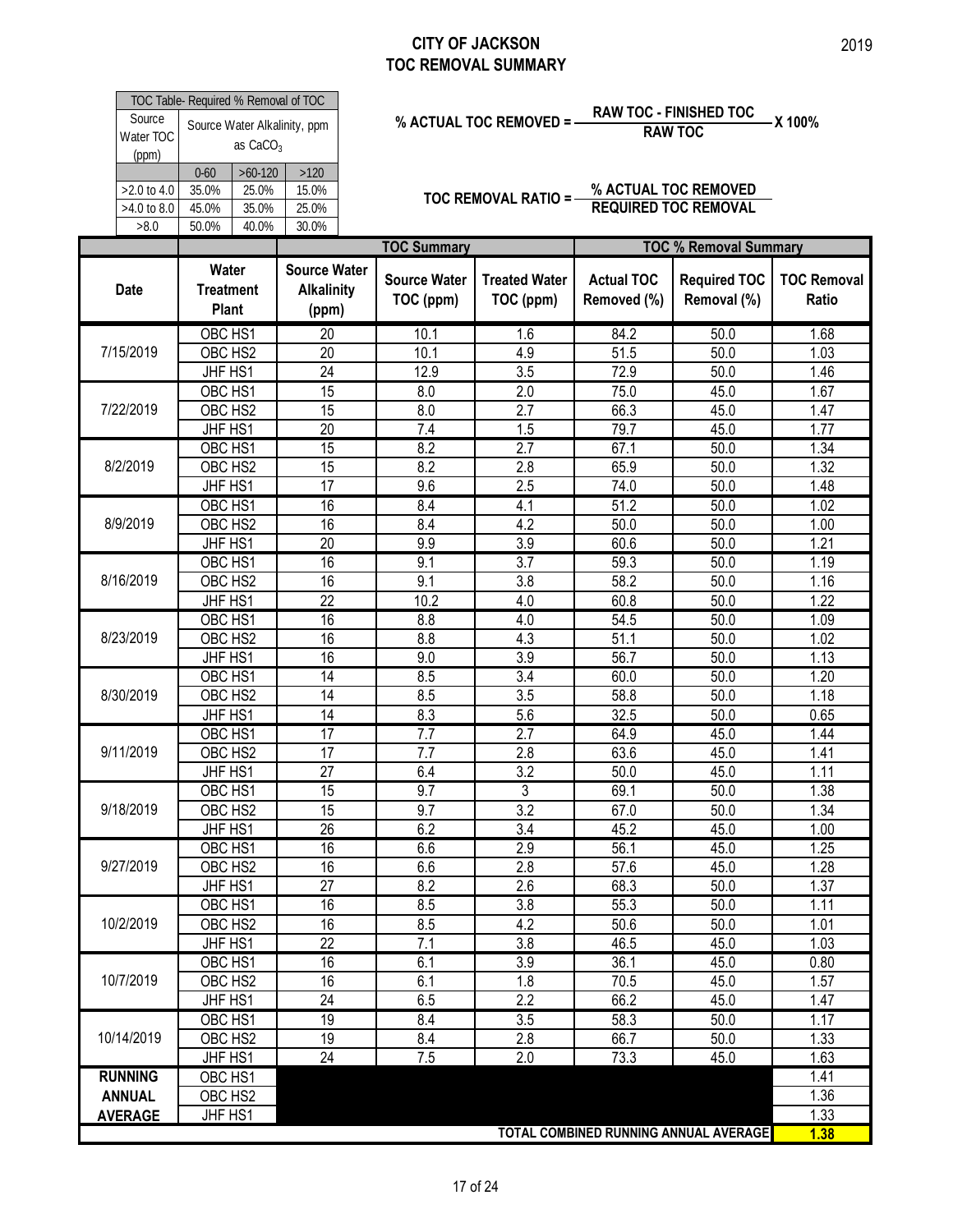|                                                   |                                                                                    |                                                   |                                                        | <b>CITY OF JACKSON</b><br><b>TOC REMOVAL SUMMARY</b> |                                                                    |                                                             | 2019                         |
|---------------------------------------------------|------------------------------------------------------------------------------------|---------------------------------------------------|--------------------------------------------------------|------------------------------------------------------|--------------------------------------------------------------------|-------------------------------------------------------------|------------------------------|
| Source<br>Water TOC<br>(ppm)                      | TOC Table- Required % Removal of TOC<br>Source Water Alkalinity, ppm<br>as $CaCO3$ |                                                   |                                                        | % ACTUAL TOC REMOVED = -                             |                                                                    | <b>RAW TOC - FINISHED TOC</b><br><b>RAW TOC</b>             | -X 100%                      |
| $>2.0$ to 4.0<br>>4.0 to 8.0<br>$>\!\!8.0$        | $>60-120$<br>$0 - 60$<br>35.0%<br>25.0%<br>45.0%<br>35.0%<br>40.0%<br>50.0%        | $>120$<br>15.0%<br>25.0%<br>30.0%                 |                                                        |                                                      | TOC REMOVAL RATIO = - % ACTUAL TOC REMOVED<br>REQUIRED TOC REMOVAL |                                                             |                              |
| Date                                              | Water<br><b>Treatment</b><br>Plant                                                 | <b>Source Water</b><br><b>Alkalinity</b><br>(ppm) | <b>TOC Summary</b><br><b>Source Water</b><br>TOC (ppm) | <b>Treated Water</b><br>TOC (ppm)                    | <b>Actual TOC</b><br>Removed (%)                                   | <b>TOC % Removal Summary</b><br>Required TOC<br>Removal (%) | <b>TOC Removal</b><br>Ratio  |
| 10/22/2019                                        | OBC HS1<br>OBC HS2<br>JHF HS1<br>OBC HS1                                           | 14<br>$\overline{14}$<br>20<br>14                 | 7.4<br>7.4<br>7.6<br>7.9                               | 2.1<br>1.9<br>2.2<br>3.3                             | 71.6<br>74.3<br>71.1<br>58.2                                       | 45.0<br>45.0<br>45.0<br>45.0                                | 1.59<br>1.65<br>1.58<br>1.29 |
| 10/30/2019                                        | OBC HS2<br>JHF HS1<br>OBC HS1<br>OBC HS2                                           | $\overline{14}$<br>13                             | 7.9<br>8.7                                             | 3.7<br>3.1                                           | 53.2<br>64.4                                                       | 45.0<br>50.0                                                | 1.18<br>1.29                 |
|                                                   | JHF HS1<br>OBC HS1<br>OBC HS2<br>JHF HS1                                           |                                                   |                                                        |                                                      |                                                                    |                                                             |                              |
|                                                   | OBC HS1<br>OBC HS2<br>JHF HS1<br>OBC HS1<br>OBC HS2                                |                                                   |                                                        |                                                      |                                                                    |                                                             |                              |
|                                                   | JHF HS1<br>OBC HS1<br>OBC HS2<br>JHF HS1                                           |                                                   |                                                        |                                                      |                                                                    |                                                             |                              |
|                                                   | OBC HS1<br>OBC HS2<br>JHF HS1<br>OBC HS1                                           |                                                   |                                                        |                                                      |                                                                    |                                                             |                              |
|                                                   | OBC HS2<br>JHF HS1<br>OBC HS1<br>OBC HS2                                           |                                                   |                                                        |                                                      |                                                                    |                                                             |                              |
|                                                   | JHF HS1<br>OBC HS1<br>OBC HS2<br>JHF HS1                                           |                                                   |                                                        |                                                      |                                                                    |                                                             |                              |
|                                                   | OBC HS1<br>OBC HS2<br>JHF HS1<br>OBC HS1                                           |                                                   |                                                        |                                                      |                                                                    |                                                             |                              |
|                                                   | OBC HS2<br>JHF HS1                                                                 |                                                   |                                                        |                                                      |                                                                    |                                                             |                              |
| <b>RUNNING</b><br><b>ANNUAL</b><br><b>AVERAGE</b> | OBC <sub>HS1</sub><br>OBC HS2<br>JHF HS1                                           |                                                   |                                                        |                                                      | TOTAL COMBINED RUNNING ANNUAL AVERAGE                              |                                                             | 1.41<br>1.36<br>1.37         |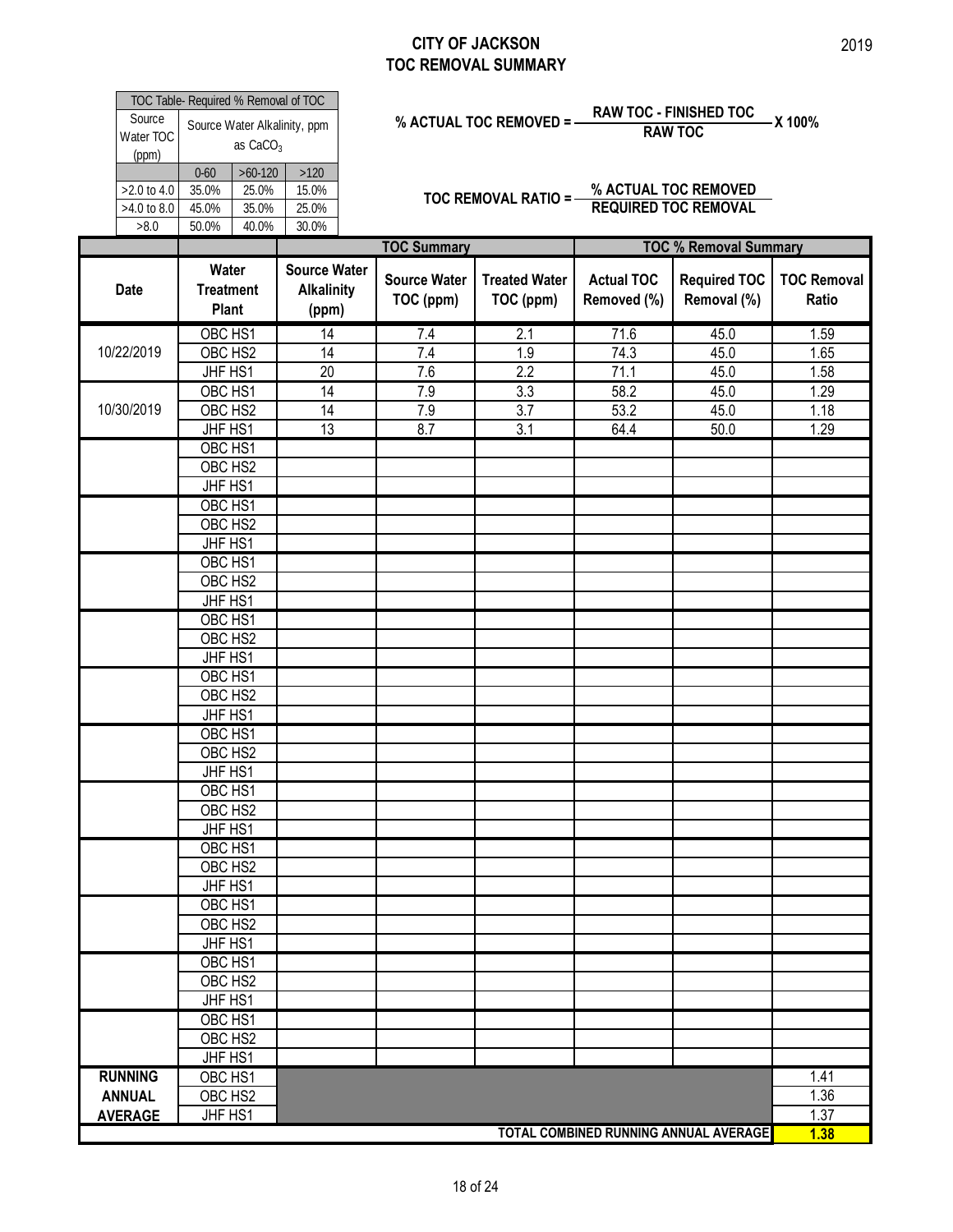### **CITY OF JACKSON CORROSION CONTROL DATA**

|                | October 2019        |     | <b>SYSTEM ID: 250008-02</b> |                   | <b>SYSTEM ID: 250008-01</b> |                 |                   |
|----------------|---------------------|-----|-----------------------------|-------------------|-----------------------------|-----------------|-------------------|
|                |                     |     | OBC COMBINED HIGH SERVICE   |                   |                             | <b>JHF</b>      |                   |
|                | <b>DATE / SHIFT</b> | pH  | <b>Hardness</b>             | <b>Alkalinity</b> | рH                          | <b>Hardness</b> | <b>Alkalinity</b> |
|                | 0700 - 1500         | 9.4 | 31                          | 26                | 9.5                         | 28              | 83                |
| 1              | 1500 - 2300         | 9.4 | 26                          | 33                | 9.7                         | 28              | 73                |
|                | 2300 - 0700         | 9.4 | 29                          | 24                | 9.5                         | 31              | 70                |
|                | 0700 - 1500         | 9.2 | 34                          | 23                | 9.4                         | 30              | 71                |
| $\overline{2}$ | 1500 - 2300         | 9.2 | 28                          | 22                | 9.6                         | 35              | 89                |
|                | 2300 - 0700         | 9.0 | 30                          | 23                | 9.5                         | 34              | 66                |
|                | 0700 - 1500         | 9.3 | 22                          | 23                | 9.7                         | 39              | 73                |
| 3              | 1500 - 2300         | 9.2 | 21                          | 29                | 9.7                         | 36              | 83                |
|                | 2300 - 0700         | 9.3 | 30                          | 26                | 9.7                         | 23              | 82                |
|                | 0700 - 1500         | 9.4 | 20                          | 26                | 9.8                         | 32              | 67                |
| 4              | 1500 - 2300         | 9.2 | 26                          | 29                | 9.4                         | 39              | 78                |
|                | 2300 - 0700         | 9.4 | 31                          | 24                | 9.8                         | 36              | 90                |
|                | 0700 - 1500         | 9.2 | 31                          | 23                | 9.1                         | 28              | 80                |
| 5              | 1500 - 2300         | 9.0 | 31                          | 22                | 9.7                         | 24              | 76                |
|                | 2300 - 0700         | 9.3 | 29                          | 37                | 9.6                         | 28              | 68                |
|                | 0700 - 1500         | 9.0 | 20                          | 27                | 9.0                         | 38              | 77                |
| 6              | 1500 - 2300         | 9.1 | 23                          | 29                | 9.2                         | 32              | 68                |
|                | 2300 - 0700         | 9.3 | 26                          | 32                | 9.3                         | 30              | 71                |
|                | 0700 - 1500         | 9.2 | 25                          | 31                | 9.7                         | 38              | 82                |
| $\overline{7}$ | 1500 - 2300         | 9.1 | 24                          | 31                | 9.3                         | 31              | 73                |
|                | 2300 - 0700         | 9.3 | 25                          | 31                | 9.6                         | 32              | 75                |
|                | 0700 - 1500         | 9.3 | 25                          | 32                | 9.4                         | 34              | 63                |
| 8              | 1500 - 2300         | 9.1 | 25                          | 33                | 9.4                         | 35              | 87                |
|                | 2300 - 0700         | 9.2 | 27                          | 32                | 9.5                         | 30              | 75                |
|                | 0700 - 1500         | 9.3 | 27                          | 17                | 9.6                         | 31              | 73                |
| 9              | 1500 - 2300         | 9.1 | 29                          | 24                | 9.5                         | 23              | 76                |
|                | 2300 - 0700         | 9.2 | 30                          | 23                | 9.6                         | 31              | 73                |
|                | 0700 - 1500         | 9.2 | 31                          | 25                | 9.6                         | 32              | 66                |
| 10             | 1500 - 2300         | 9.4 | 22                          | 29                | 9.6                         | 33              | 78                |
|                | 2300 - 0700         | 9.0 | 29                          | 24                | 9.5                         | 32              | 74                |
|                | 0700 - 1500         | 9.0 | 30                          | 28                | 9.3                         | 25              | 63                |
| 11             | 1500 - 2300         | 9.1 | 25                          | 31                | 9.6                         | 32              | 65                |
|                | 2300 - 0700         | 9.1 | 29                          | 24                | 9.5                         | 32              | 84                |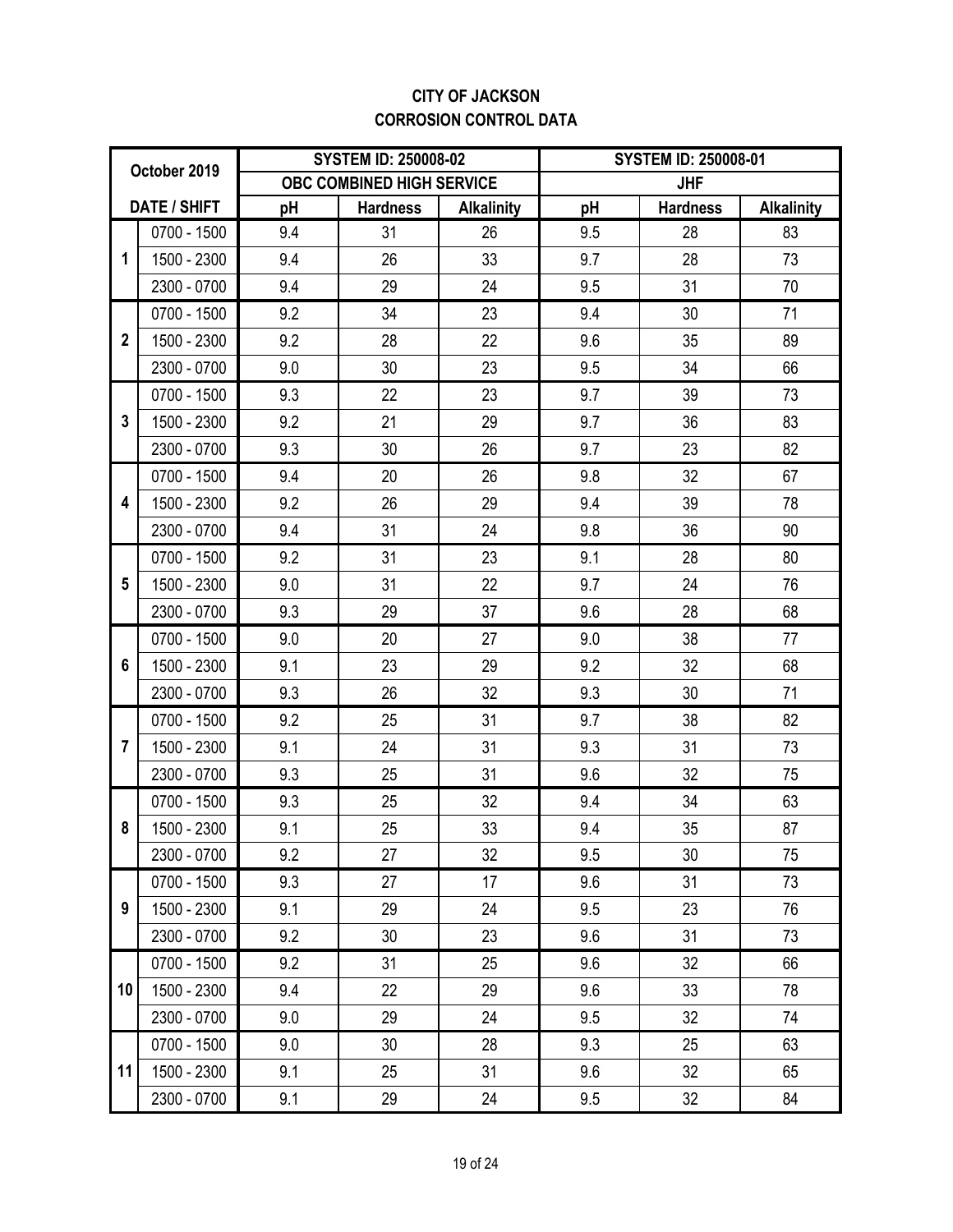### **CITY OF JACKSON CORROSION CONTROL DATA**

|    | October 2019        |     | <b>SYSTEM ID: 250008-02</b> |                   | <b>SYSTEM ID: 250008-01</b> |                 |                   |  |
|----|---------------------|-----|-----------------------------|-------------------|-----------------------------|-----------------|-------------------|--|
|    |                     |     | OBC COMBINED HIGH SERVICE   |                   |                             | <b>JHF</b>      |                   |  |
|    | <b>DATE / SHIFT</b> | pH  | <b>Hardness</b>             | <b>Alkalinity</b> | pH                          | <b>Hardness</b> | <b>Alkalinity</b> |  |
|    | 0700 - 1500         | 8.9 | 25                          | 31                | 9.2                         | 29              | 70                |  |
| 12 | 1500 - 2300         | 9.4 | 21                          | 28                | 9.3                         | 24              | 76                |  |
|    | 2300 - 0700         | 9.5 | 20                          | 25                | 9.4                         | 32              | 80                |  |
|    | 0700 - 1500         | 9.4 | 27                          | 20                | 9.0                         | 26              | 62                |  |
| 13 | 1500 - 2300         | 9.5 | 24                          | 31                | 9.2                         | 32              | 60                |  |
|    | 2300 - 0700         | 9.5 | 24                          | 32                | 9.4                         | 31              | 69                |  |
|    | 0700 - 1500         | 9.3 | 18                          | 26                | 9.5                         | 33              | 65                |  |
| 14 | 1500 - 2300         | 9.4 | 16                          | 27                | 9.3                         | 29              | 65                |  |
|    | 2300 - 0700         | 9.5 | 22                          | 29                | 9.7                         | 53              | 73                |  |
|    | 0700 - 1500         | 9.5 | 21                          | 30                | 9.2                         | 29              | 65                |  |
| 15 | 1500 - 2300         | 9.2 | 19                          | 31                | 9.4                         | 31              | 69                |  |
|    | 2300 - 0700         | 9.7 | 23                          | 30                | 9.3                         | 35              | 74                |  |
|    | 0700 - 1500         | 9.4 | 20                          | 28                | 9.1                         | 31              | 64                |  |
| 16 | 1500 - 2300         | 8.9 | 18                          | 30                | 9.3                         | 26              | 74                |  |
|    | 2300 - 0700         | 9.3 | 26                          | 32                | 9.4                         | 36              | 74                |  |
|    | 0700 - 1500         | 9.3 | 19                          | 24                | 9.1                         | 31              | 55                |  |
| 17 | 1500 - 2300         | 9.2 | 17                          | 24                | 9.7                         | 34              | 75                |  |
|    | 2300 - 0700         | 9.0 | 21                          | 31                | 9.4                         | 31              | 83                |  |
|    | 0700 - 1500         | 9.3 | 19                          | 25                | 9.4                         | 34              | 57                |  |
| 18 | 1500 - 2300         | 9.4 | 21                          | 27                | 9.4                         | 29              | 59                |  |
|    | 2300 - 0700         | 9.7 | 24                          | 30                | 9.7                         | 36              | 87                |  |
|    | 0700 - 1500         | 9.4 | 20                          | 24                | 9.5                         | 38              | 92                |  |
| 19 | 1500 - 2300         | 9.3 | 18                          | 26                | 9.3                         | 35              | 77                |  |
|    | 2300 - 0700         | 9.3 | 21                          | 30                | 9.5                         |                 |                   |  |
|    | 0700 - 1500         | 9.0 | 16                          | 28                | 9.6                         | 39              | 72                |  |
| 20 | 1500 - 2300         | 9.0 | 17                          | 30                | 9.4                         | 31              | 60                |  |
|    | 2300 - 0700         | 9.9 |                             |                   | 9.3                         | 32              | 75                |  |
|    | 0700 - 1500         | 9.0 | 15                          | 21                | 9.5                         | 32              | 71                |  |
| 21 | 1500 - 2300         | 9.3 | 26                          | 34                | 9.7                         | 34              | 73                |  |
|    | 2300 - 0700         | 8.9 | 25                          | 33                | 9.3                         | 29              | 80                |  |
|    | 0700 - 1500         | 9.3 | 18                          | 26                | 9.7                         | 34              | 76                |  |
| 22 | 1500 - 2300         | 9.4 | 19                          | 30                | 9.8                         | 38              | 86                |  |
|    | 2300 - 0700         | 9.3 | 23                          | 32                | 9.1                         | 40              | 79                |  |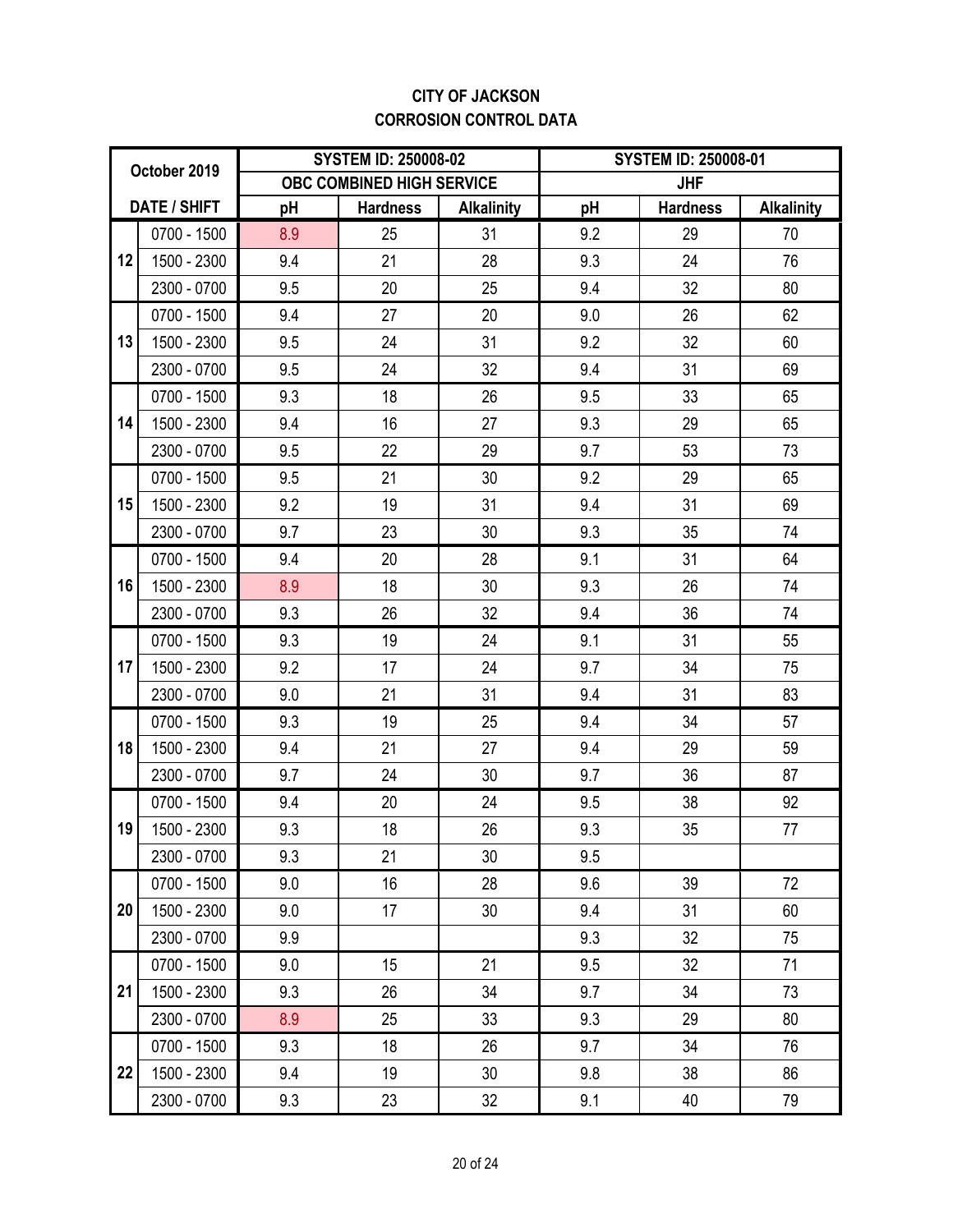### **CITY OF JACKSON CORROSION CONTROL DATA**

|    | October 2019       |     | <b>SYSTEM ID: 250008-02</b> |                   | <b>SYSTEM ID: 250008-01</b> |                 |                   |  |
|----|--------------------|-----|-----------------------------|-------------------|-----------------------------|-----------------|-------------------|--|
|    |                    |     | OBC COMBINED HIGH SERVICE   |                   |                             | <b>JHF</b>      |                   |  |
|    | DATE / SHIFT       | pH  | <b>Hardness</b>             | <b>Alkalinity</b> | рH                          | <b>Hardness</b> | <b>Alkalinity</b> |  |
|    | 0700 - 1500        | 9.7 | 32                          | 22                | 9.0                         | 27              | 77                |  |
| 23 | 1500 - 2300        | 9.8 | 33                          | 23                | 9.8                         | 38              | 92                |  |
|    | 2300 - 0700        | 9.5 | 31                          | 24                | 9.3                         | 32              | 16                |  |
|    | 0700 - 1500        | 9.4 | 31                          | 22                | 9.5                         | 28              | 69                |  |
| 24 | 1500 - 2300        | 9.6 | 29                          | 26                | 9.2                         | 35              | 91                |  |
|    | 2300 - 0700        | 9.5 | 30                          | 24                | 9.5                         | 39              | 84                |  |
|    | 0700 - 1500        | 9.4 | 24                          | 17                | 9.4                         | 38              | 71                |  |
| 25 | 1500 - 2300        | 9.6 | 28                          | 20                | 9.6                         | 30              | 70                |  |
|    | 2300 - 0700        | 9.7 | 29                          | 24                | 9.6                         | 31              | 83                |  |
|    | 0700 - 1500        | 9.6 | 30                          | 25                | 9.6                         | 24              | 91                |  |
| 26 | 1500 - 2300        | 9.5 | 35                          | 22                | 9.7                         | 26              | 77                |  |
|    | 2300 - 0700        | 9.4 | 31                          | 21<br>9.6         |                             | 30              | 88                |  |
|    | 0700 - 1500        | 9.3 | 29                          | 21                | 9.7                         | 27              | 62                |  |
| 27 | 1500 - 2300        | 9.4 | 30                          | 22                | 9.8                         | 25              | 67                |  |
|    | 2300 - 0700        | 9.4 | 31                          | 24                | 10.1                        | 33              | 91                |  |
|    | 0700 - 1500        | 9.3 | 31                          | 14                | 9.4                         | 18              | 59                |  |
| 28 | 1500 - 2300        | 9.3 | 30                          | 17                | 9.3                         | 22              | 56                |  |
|    | 2300 - 0700        | 9.5 | 30                          | 23                | 9.5                         | 20              | 58                |  |
|    | 0700 - 1500        | 9.2 | 29                          | 21                | 9.6                         | 21              | 50                |  |
| 29 | 1500 - 2300        | 9.2 | 31                          | 20                | 9.3                         | 23              | 75                |  |
|    | 2300 - 0700        | 9.4 | 29                          | 21                | 9.1                         | 29              | 82                |  |
|    | 0700 - 1500        | 8.9 | 19                          | 32                | 9.3                         | 16              | 46                |  |
| 30 | 1500 - 2300        | 9.7 | 18                          | 32                | 9.5                         | 23              | 84                |  |
|    | 2300 - 0700        | 9.5 | 24                          | 30                | 9.4                         |                 |                   |  |
|    | 0700 - 1500        | 9.8 | 23                          | 32                | 9.0                         | 21              | 57                |  |
| 31 | 1500 - 2300        | 9.6 | 16                          | 22                | 9.7                         | 22              | 68                |  |
|    | 2300 - 0700        | 9.3 | 29                          | 30                | 9.8                         | 23              | 68                |  |
|    | <b>MONTHLY MIN</b> | 8.9 | 15                          | 14                | 9.0                         | 16              | 16                |  |
|    | <b>MONTHLY MAX</b> | 9.9 | 35                          | 37                | 10.1                        | 53              | 92                |  |
|    | <b>MONTHLY AVG</b> | 9.3 | 25                          | 26                | 9.5                         | 31              | 73                |  |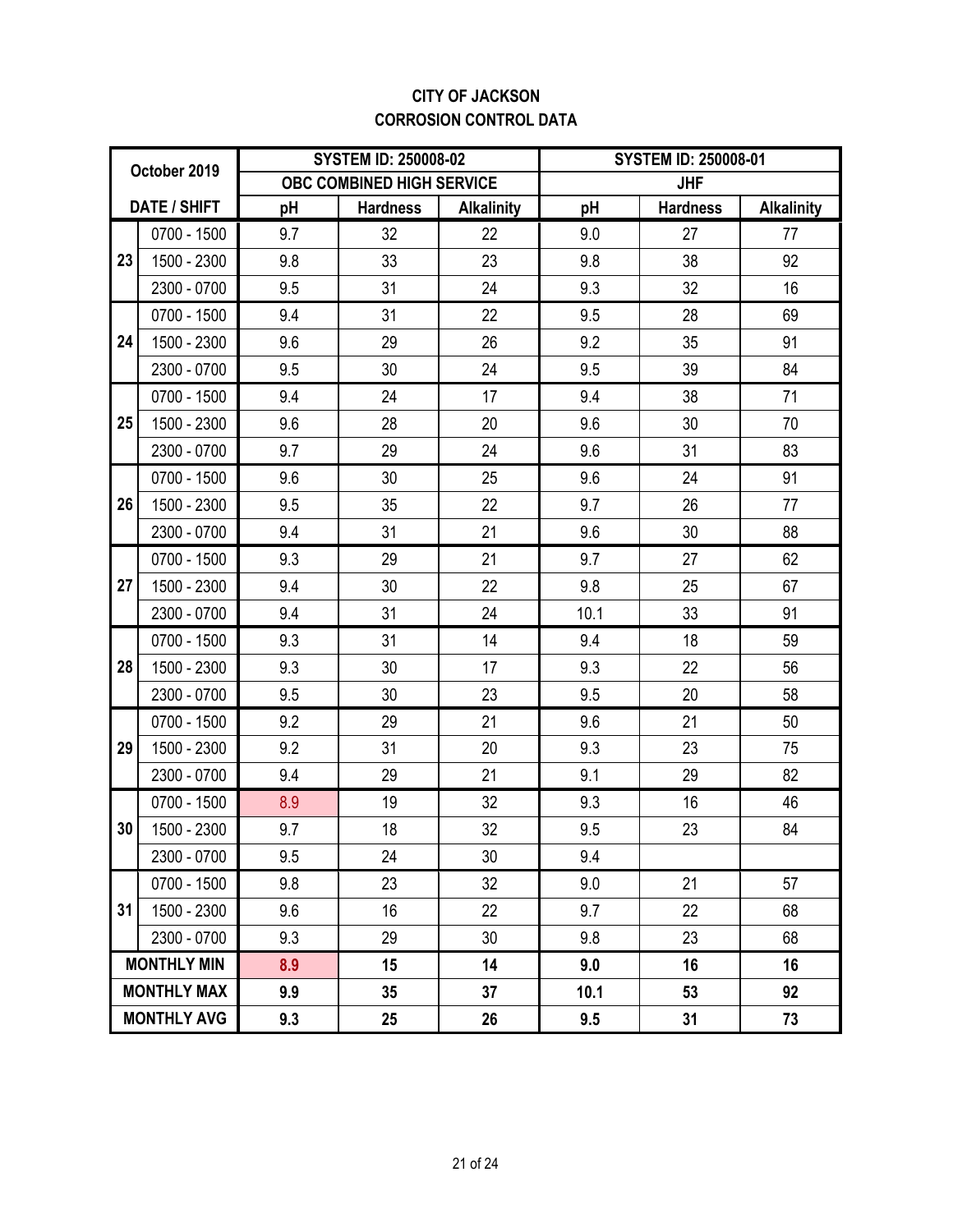### **CITY OF JACKSON UV COMPLIANCE**

| <b>System ID</b> |                             | 250008-02                            |                                                  | Month of October 2019         |                |                             |                                      |                                                  |                               |                | Total Off-Specification Volume (MG) = 0 |                                      |                                                  |                               |                       |
|------------------|-----------------------------|--------------------------------------|--------------------------------------------------|-------------------------------|----------------|-----------------------------|--------------------------------------|--------------------------------------------------|-------------------------------|----------------|-----------------------------------------|--------------------------------------|--------------------------------------------------|-------------------------------|-----------------------|
|                  |                             | <b>UV Reactor #1</b>                 |                                                  |                               |                |                             |                                      | <b>UV Reactor #2</b>                             |                               |                |                                         |                                      | <b>UV Reactor #3</b>                             |                               |                       |
| <b>Date</b>      | Run<br><b>Time</b><br>(Hrs) | Total<br><b>Production</b><br>(Gals) | <b>Calculated</b><br><b>Min Dose</b><br>(mJ/cm2) | <b>Min Flow</b><br>Rate (MGD) | Min UVT<br>(%) | Run<br><b>Time</b><br>(Hrs) | <b>Total</b><br>Production<br>(Gals) | <b>Calculated</b><br><b>Min Dose</b><br>(mJ/cm2) | <b>Min Flow</b><br>Rate (MGD) | Min UVT<br>(%) | Run<br><b>Time</b><br>(Hrs)             | <b>Total</b><br>Production<br>(Gals) | <b>Calculated</b><br><b>Min Dose</b><br>(mJ/cm2) | <b>Min Flow</b><br>Rate (MGD) | <b>Min UVT</b><br>(%) |
| 10/1/2019        | 8.6                         | 2430533                              | 20                                               | 2.4                           | 85             | 24.0                        | 1654938                              | 23                                               | 1.7                           | 85             | 24.0                                    | 2307673                              | 35                                               | 2.3                           | 89                    |
| 10/2/2019        | 24.0                        | 2100284                              | 49                                               | 2.1                           | 85             | 24.0                        | 1452979                              | 23                                               | 1.5                           | 85             | 24.0                                    | 1920795                              | 43                                               | 1.9                           | 89                    |
| 10/3/2019        | 21.8                        | 1637265                              | 58                                               | 1.6                           | 85             | 6.6                         | 181593                               | 2384                                             | 0.2                           | 85             | 22.4                                    | 1424069                              | 153                                              | 1.4                           | 89                    |
| 10/4/2019        | 24.0                        | 1742597                              | 55                                               | 1.7                           | 85             |                             |                                      |                                                  |                               |                | 23.5                                    | 1546373                              | 93                                               | 1.5                           | 89                    |
| 10/5/2019        | 22.6                        | 1767768                              | 52                                               | 1.8                           | 85             |                             |                                      |                                                  |                               |                | 24.0                                    | 1657011                              | 46                                               | 1.7                           | 89                    |
| 10/6/2019        | 24.0                        | 1656007                              | 56                                               | 1.7                           | 85             |                             |                                      |                                                  |                               |                | 23.6                                    | 1472142                              | 95                                               | 1.5                           | 89                    |
| 10/7/2019        | 24.0                        | 1877618                              | 52                                               | 1.9                           | 85             |                             |                                      |                                                  |                               |                | 24.0                                    | 1706043                              | 46                                               | 1.7                           | 89                    |
| 10/8/2019        | 24.0                        | 2112993                              | 47                                               | 2.1                           | 85             |                             |                                      |                                                  |                               |                | 24.0                                    | 1937843                              | 41                                               | 1.9                           | 89                    |
| 10/9/2019        | 22.2                        | 2076471                              | 45                                               | 2.1                           | 85             |                             |                                      |                                                  |                               |                | 24.0                                    | 1988291                              | 40                                               | 2.0                           | 89                    |
| 10/10/2019       | 24.0                        | 2093347                              | 47                                               | 2.1                           | 85             |                             |                                      |                                                  |                               |                | 24.0                                    | 1920424                              | 41                                               | 1.9                           | 89                    |
| 10/11/2019       | 24.0                        | 1948920                              | 50                                               | 1.9                           | 85             |                             |                                      |                                                  |                               |                | 24.0                                    | 1781643                              | 44                                               | 1.8                           | 89                    |
| 10/12/2019       | 24.0                        | 1882605                              | 51                                               | 1.9                           | 85             |                             |                                      |                                                  |                               |                | 23.5                                    | 1677460                              | 90                                               | 1.7                           | 89                    |
| 10/13/2019       | 24.0                        | 1812918                              | 53                                               | 1.8                           | 85             |                             |                                      |                                                  |                               |                | 24.0                                    | 1643407                              | 46                                               | 1.6                           | 89                    |
| 10/14/2019       | 24.0                        | 1847060                              | 54                                               | 1.8                           | 85             |                             |                                      |                                                  |                               |                | 24.0                                    | 1681373                              | 47                                               | 1.7                           | 89                    |
| 10/15/2019       | 16.2                        | 1896211                              | 59                                               | 1.9                           | 85             |                             |                                      | <b>OFFLINE</b>                                   |                               |                | 24.0                                    | 1729625                              | 80                                               | 1.7                           | 89                    |
| 10/16/2019       | 24.0                        | 1851833                              | 56                                               | 1.9                           | 85             |                             |                                      |                                                  |                               |                | 24.0                                    | 1686325                              | 48                                               | 1.7                           | 89                    |
| 10/17/2019       | 24.0                        | 1882474                              | 50                                               | 1.9                           | 85             |                             |                                      |                                                  |                               |                | 24.0                                    | 1787088                              | 46                                               | 1.8                           | 89                    |
| 10/18/2019       | 24.0                        | 2078433                              | 51                                               | 2.1                           | 85             |                             |                                      |                                                  |                               |                | 23.2                                    | 1842220                              | 122                                              | 1.8                           | 89                    |
| 10/19/2019       | 24.0                        | 2040409                              | 50                                               | 2.0                           | 85             |                             |                                      |                                                  |                               |                | 24.0                                    | 1864063                              | 42                                               | 1.9                           | 89                    |
| 10/20/2019       | 24.0                        | 2016166                              | 51                                               | 2.0                           | 85             |                             |                                      |                                                  |                               |                | 24.0                                    | 1840486                              | 43                                               | 1.8                           | 89                    |
| 10/21/2019       | 24.0                        | 1931792                              | 54                                               | 1.9                           | 85             |                             |                                      |                                                  |                               |                | 24.0                                    | 1767436                              | 47                                               | 1.8                           | 89                    |
| 10/22/2019       | 24.0                        | 2101797                              | 52                                               | $\overline{2.1}$              | 85             |                             |                                      |                                                  |                               |                | 24.0                                    | 1924400                              | 44                                               | 1.9                           | 89                    |
| 10/23/2019       | 24.0                        | 2850207                              | 42                                               | 2.9                           | 85             |                             |                                      |                                                  |                               |                | 24.0                                    | 2638834                              | 33                                               | 2.6                           | 89                    |
| 10/24/2019       |                             |                                      | <b>OFFLINE</b>                                   |                               |                |                             |                                      |                                                  |                               |                | 23.5                                    | 2770932                              | 77                                               | 2.8                           | 89                    |
| 10/25/2019       | 24.0                        | 3114807                              | 27                                               | 3.1                           | 85             |                             |                                      |                                                  |                               |                | 24.0                                    | 2893240                              | 31                                               | 2.9                           | 89                    |
| 10/26/2019       | 24.0                        | 3175483                              | $\overline{32}$                                  | 3.2                           | 85             |                             |                                      |                                                  |                               |                | 22.1                                    | 2951493                              | 85                                               | 3.0                           | 89                    |
| 10/27/2019       | 24.0                        | 3227289                              | 40                                               | $\overline{3.2}$              | 85             |                             |                                      |                                                  |                               |                | 24.0                                    | 2999792                              | 30                                               | 3.0                           | 89                    |
| 10/28/2019       | 24.0                        | 2520356                              | 16                                               | 2.5                           | 85             | 4.5                         | 236360                               | 2656                                             | 0.2                           | 85             | 24.0                                    | 2837216                              | 32                                               | 2.8                           | 89                    |
| 10/29/2019       | 7.8                         | 1013477                              | 20                                               | $1.0\,$                       | 85             | 24.0                        | 1941590                              | 23                                               | 1.9                           | 85             | 23.5                                    | 2482293                              | 93                                               | 2.5                           | 89                    |
| 10/30/2019       | 24.0                        | 1917059                              | 51                                               | 1.9                           | 85             | 24.0                        | 2032245                              | 23                                               | 2.0                           | 85             | 24.0                                    | 1753690                              | 46                                               | 1.8                           | 89                    |
| 10/31/2019       | 24.0                        | 2323496                              | 45                                               | 2.3                           | 85             | 24.0                        | 1982372                              | 23                                               | 2.0                           | 85             | 24.0                                    | 2134684                              | 40                                               | 2.1                           | 89                    |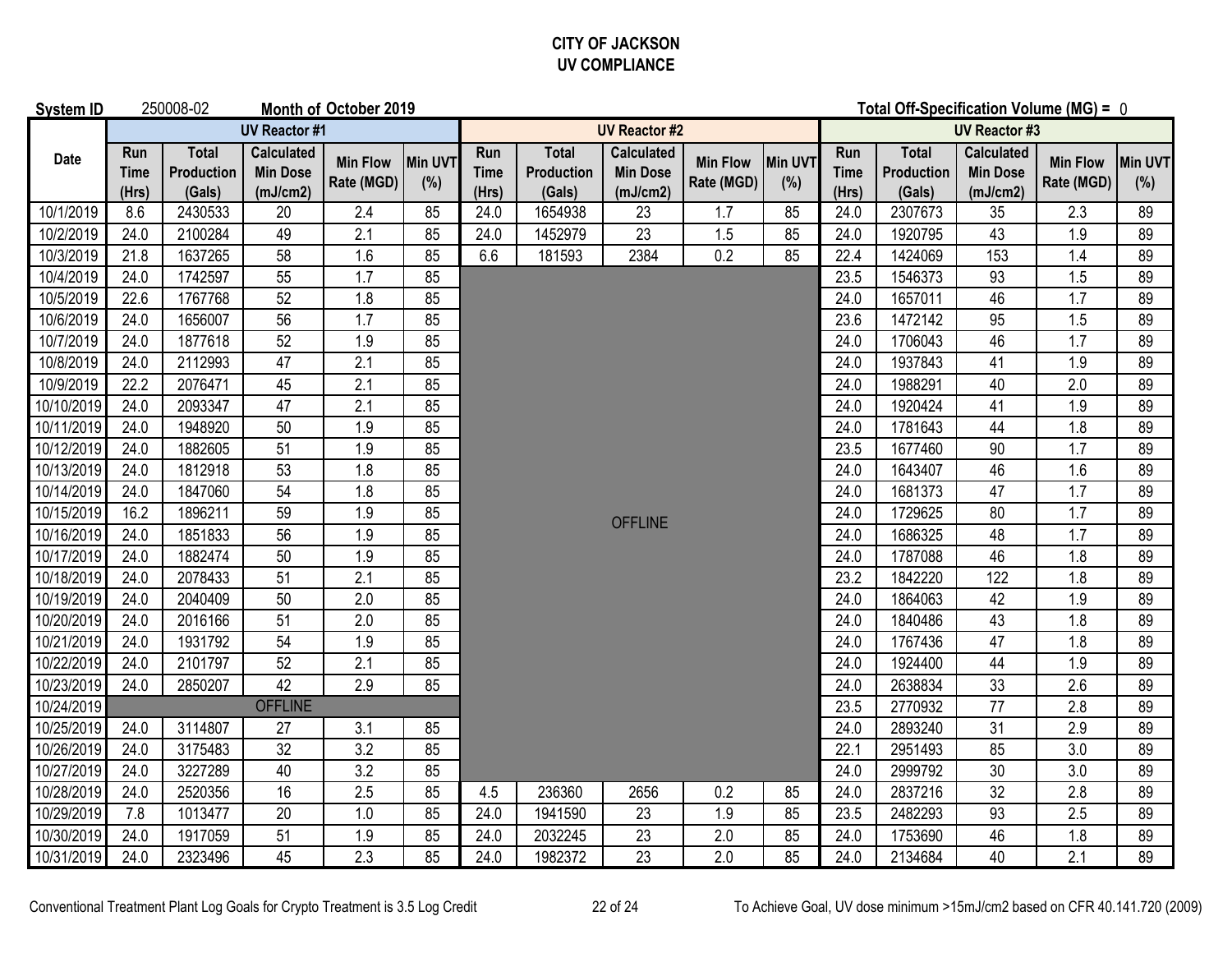### **CITY OF JACKSON UV COMPLIANCE**

| <b>System ID</b> |                      | 250008-02                                   |                                                  | Month of October 2019         |                |                             |                                      |                                                  | Total Off-Specification Volume (MG) = 0 |                |                             |                                      |                                                  |                               |                       |
|------------------|----------------------|---------------------------------------------|--------------------------------------------------|-------------------------------|----------------|-----------------------------|--------------------------------------|--------------------------------------------------|-----------------------------------------|----------------|-----------------------------|--------------------------------------|--------------------------------------------------|-------------------------------|-----------------------|
|                  |                      |                                             | <b>UV Reactor #4</b>                             |                               |                |                             |                                      | <b>UV Reactor #5</b>                             |                                         |                |                             |                                      | <b>UV Reactor #6</b>                             |                               |                       |
| Date             | Run<br>Time<br>(Hrs) | <b>Total</b><br><b>Production</b><br>(Gals) | <b>Calculated</b><br><b>Min Dose</b><br>(mJ/cm2) | <b>Min Flow</b><br>Rate (MGD) | Min UVT<br>(%) | Run<br><b>Time</b><br>(Hrs) | <b>Total</b><br>Production<br>(Gals) | <b>Calculated</b><br><b>Min Dose</b><br>(mJ/cm2) | <b>Min Flow</b><br>Rate (MGD)           | Min UVT<br>(%) | Run<br><b>Time</b><br>(Hrs) | <b>Total</b><br>Production<br>(Gals) | <b>Calculated</b><br><b>Min Dose</b><br>(mJ/cm2) | <b>Min Flow</b><br>Rate (MGD) | <b>Min UVT</b><br>(%) |
| 10/1/2019        | 24.0                 | 2550531                                     | 36                                               | 2.6                           | 95             | 24.0                        | 2091823                              | 72                                               | 2.1                                     | 93             | 24.0                        | 2520899                              | 44                                               | 2.5                           | 85                    |
| 10/2/2019        | 24.0                 | 2145531                                     | 43                                               | 2.1                           | 95             | 24.0                        | 1820711                              | 72                                               | 1.8                                     | 93             | 24.0                        | 2116327                              | 55                                               | 2.1                           | 85                    |
| 10/3/2019        | 22.4                 | 1589664                                     | 49                                               | 1.6                           | 95             | 24.0                        | 242451                               | $\overline{72}$                                  | 0.2                                     | 93             | 22.4                        | 1588184                              | 65                                               | 1.6                           | 85                    |
| 10/4/2019        | 23.0                 | 1742106                                     | 45                                               | 1.7                           | 95             |                             |                                      |                                                  |                                         |                | 24.0                        | 1752329                              | 62                                               | 1.8                           | 85                    |
| 10/5/2019        | 24.0                 | 1865712                                     | 45                                               | 1.9                           | 95             |                             |                                      |                                                  |                                         |                | 23.5                        | 1793872                              | 58                                               | 1.8                           | 85                    |
| 10/6/2019        | 24.0                 | 1698458                                     | 48                                               | $\overline{1.7}$              | 95             |                             |                                      |                                                  |                                         |                | 24.0                        | 1671363                              | 63                                               | $\overline{1.7}$              | 85                    |
| 10/7/2019        | 24.0                 | 1913452                                     | 45                                               | 1.9                           | 95             |                             |                                      |                                                  |                                         |                | 24.0                        | 1890095                              | 58                                               | 1.9                           | 85                    |
| 10/8/2019        | 23.5                 | 2103927                                     | 41                                               | 2.1                           | 95             |                             |                                      |                                                  |                                         |                | 24.0                        | 2126455                              | 52                                               | 2.1                           | 85                    |
| 10/9/2019        | 24.0                 | 2212988                                     | 40                                               | 2.2                           | 95             |                             |                                      |                                                  |                                         |                | 23.2                        | 2103263                              | 50                                               | 2.1                           | 85                    |
| 10/10/2019       | 24.0                 | 2136352                                     | 41                                               | 2.1                           | 95             |                             |                                      |                                                  |                                         |                | 24.0                        | 2109295                              | 53                                               | 2.1                           | 85                    |
| 10/11/2019       | 24.0                 | 1991610                                     | 44                                               | 2.0                           | 95             |                             |                                      |                                                  |                                         |                | 24.0                        | 1966922                              | 56                                               | 2.0                           | 85                    |
| 10/12/2019       | 24.0                 | 1923684                                     | 44                                               | 1.9                           | 95             |                             |                                      |                                                  |                                         |                | 24.0                        | 1900083                              | 57                                               | 1.9                           | 85                    |
| 10/13/2019       | 24.0                 | 1847244                                     | 46                                               | 1.8                           | 95             |                             |                                      |                                                  |                                         |                | 24.0                        | 1824328                              | 59                                               | 1.8                           | 85                    |
| 10/14/2019       | 24.0                 | 1885566                                     | 46                                               | 1.9                           | 95             |                             |                                      |                                                  |                                         |                | 24.0                        | 1860598                              | 60                                               | 1.9                           | 85                    |
| 10/15/2019       | 23.4                 | 1894942                                     | 45                                               | 1.9                           | 95             |                             |                                      | <b>OFFLINE</b>                                   |                                         |                | 24.0                        | 1913331                              | 61                                               | 1.9                           | 85                    |
| 10/16/2019       | 23.8                 | 1864873                                     | 48                                               | 1.9                           | 95             |                             |                                      |                                                  |                                         |                | 23.4                        | 1825500                              | 60                                               | 1.8                           | 85                    |
| 10/17/2019       | 24.0                 | 1999621                                     | 46                                               | 2.0                           | 95             |                             |                                      |                                                  |                                         |                | 24.0                        | 1972517                              | 58                                               | 2.0                           | 85                    |
| 10/18/2019       | 23.2                 | 2052915                                     | 42                                               | 2.1                           | 95             |                             |                                      |                                                  |                                         |                | 24.0                        | 2092203                              | 54                                               | 2.1                           | 85                    |
| 10/19/2019       | 24.0                 | 2080415                                     | 43                                               | 2.1                           | 95             |                             |                                      |                                                  |                                         |                | 24.0                        | 2054006                              | 54                                               | 2.1                           | 85                    |
| 10/20/2019       | 24.0                 | 2059387                                     | 43                                               | 2.1                           | 95             |                             |                                      |                                                  |                                         |                | 23.4                        | 1971385                              | 54                                               | 2.0                           | 85                    |
| 10/21/2019       | 24.0                 | 1968810                                     | 46                                               | 2.0                           | 95             |                             |                                      |                                                  |                                         |                | 24.0                        | 1946598                              | 59                                               | 1.9                           | 85                    |
| 10/22/2019       | 24.0                 | 2145368                                     | 44                                               | 2.1                           | 95             |                             |                                      |                                                  |                                         |                | 24.0                        | 2118588                              | 55                                               | 2.1                           | 85                    |
| 10/23/2019       | 24.0                 | 2899049                                     | 34                                               | 2.9                           | 95             |                             |                                      |                                                  |                                         |                | 24.0                        | 2867321                              | 41                                               | 2.9                           | 85                    |
| 10/24/2019       | 23.4                 | 3012570                                     | 33                                               | 3.0                           | 95             |                             |                                      |                                                  |                                         |                | 24.0                        | 3067197                              | 40                                               | 3.1                           | 85                    |
| 10/25/2019       | 24.0                 | 3161856                                     | 32                                               | 3.2                           | 95             |                             |                                      |                                                  |                                         |                | 23.1                        | 3018658                              | 38                                               | 3.0                           | 85                    |
| 10/26/2019       | 22.6                 | 3295343                                     | 30                                               | 3.3                           | 95             |                             |                                      |                                                  |                                         |                | 22.6                        | 3265028                              | 36                                               | 3.3                           | 82                    |
| 10/27/2019       | 24.0                 | 3275347                                     | $\overline{32}$                                  | 3.3                           | 95             |                             |                                      |                                                  |                                         |                | 24.0                        | 3244990                              | 38                                               | 3.2                           | 85                    |
| 10/28/2019       | 24.0                 | 3102875                                     | 33                                               | 3.1                           | 95             | 24.0                        | 1151033                              | 72                                               | 1.2                                     | 93             | 24.0                        | 3077253                              | 40                                               | 3.1                           | 85                    |
| 10/29/2019       | 23.6                 | 2726876                                     | 36                                               | 2.7                           | 95             | 24.0                        | 2179285                              | 72                                               | 2.2                                     | 93             | 23.5                        | 2686406                              | 45                                               | 2.7                           | 85                    |
| 10/30/2019       | 24.0                 | 1961185                                     | 46                                               | 2.0                           | 95             | 24.0                        | 2125236                              | 72                                               | 2.1                                     | 93             | 24.0                        | 1932812                              | 58                                               | 1.9                           | 85                    |
| 10/31/2019       | 24.0                 | 2362673                                     | 41                                               | 2.4                           | 95             | 24.0                        | 2053176                              | 72                                               | 2.1                                     | 93             | 24.0                        | 2339702                              | 51                                               | 2.3                           | 85                    |